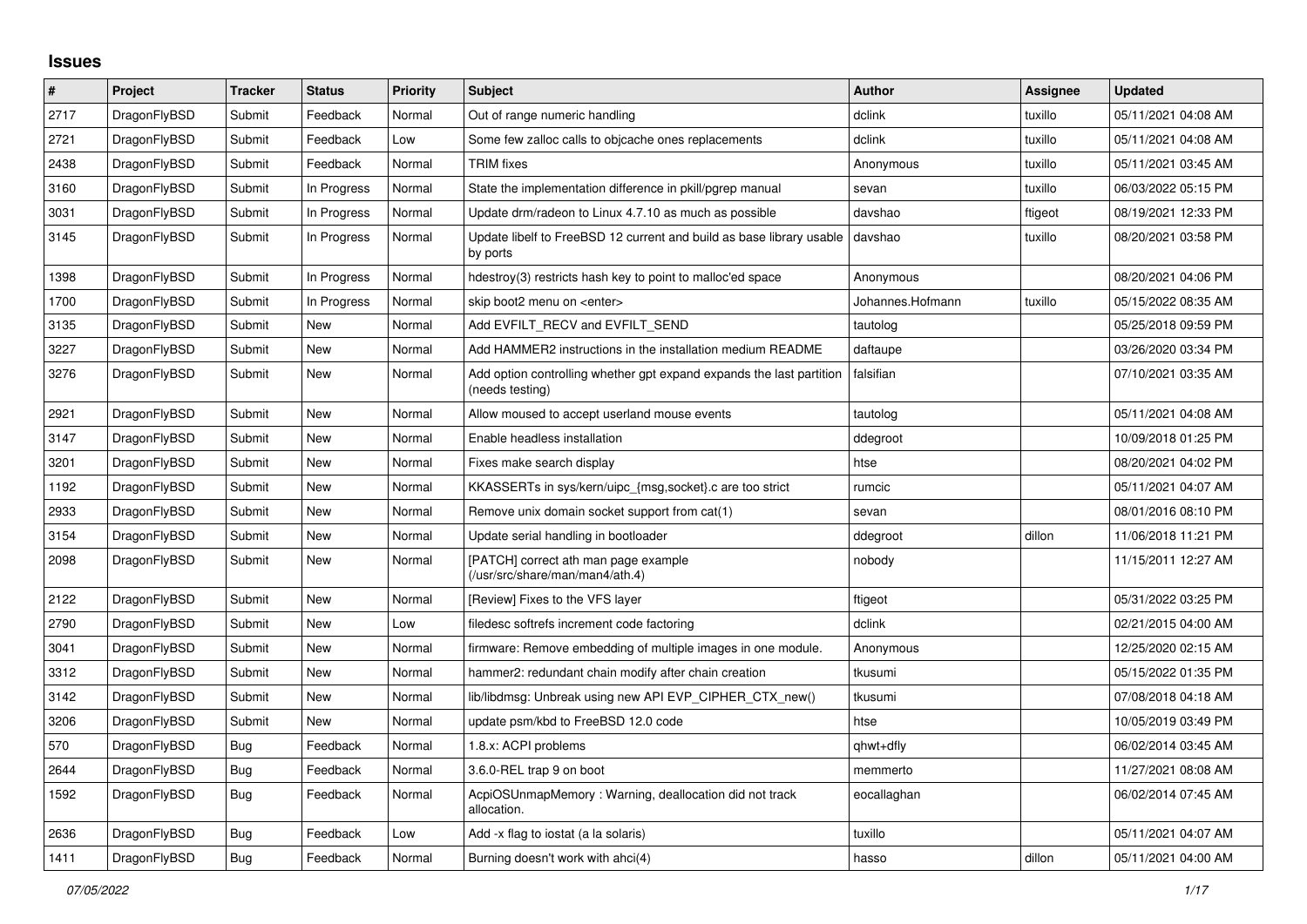| $\sharp$ | Project      | <b>Tracker</b> | <b>Status</b> | <b>Priority</b> | Subject                                                                                                            | Author        | Assignee | <b>Updated</b>      |
|----------|--------------|----------------|---------------|-----------------|--------------------------------------------------------------------------------------------------------------------|---------------|----------|---------------------|
| 1727     | DragonFlyBSD | Bug            | Feedback      | Normal          | CD boot panic (2.6.1) (usb?)                                                                                       | kiril         |          | 05/15/2022 05:10 AM |
| 3152     | DragonFlyBSD | <b>Bug</b>     | Feedback      | Normal          | Console's size in ttyv0 and single user mode is sticking to 80x25,<br>while ttyv1 can make use of the whole screen | overtime      |          | 02/24/2019 01:08 AM |
| 1332     | DragonFlyBSD | Bug            | Feedback      | Normal          | DFBSD 2.2 - Booting usbcdrom/usbsticks on thinkpad hangs on<br>"BTX Halted"                                        | tuxillo       |          | 05/11/2021 04:00 AM |
| 2556     | DragonFlyBSD | Bug            | Feedback      | Normal          | DragonFly v3.5.0.81.gd3479 - Process signal weirdness                                                              | tuxillo       |          | 12/17/2013 03:48 PM |
| 979      | DragonFlyBSD | Bug            | Feedback      | Normal          | Failure-prone USB mass storage (SB600? msdosfs? CAM?)                                                              | floid         |          | 01/15/2015 08:38 AM |
| 2638     | DragonFlyBSD | <b>Bug</b>     | Feedback      | High            | Fix machdep.pmap mmu optimize                                                                                      | tuxillo       |          | 05/11/2021 04:07 AM |
| 3205     | DragonFlyBSD | <b>Bug</b>     | Feedback      | High            | Go compiler net test failing                                                                                       | t dfbsd       | tuxillo  | 05/10/2021 02:45 AM |
| 1831     | DragonFlyBSD | <b>Bug</b>     | Feedback      | High            | HAMMER "malloc limit exceeded" panic                                                                               | eocallaghan   | dillon   | 06/04/2022 04:38 AM |
| 1717     | DragonFlyBSD | <b>Bug</b>     | Feedback      | Normal          | HAMMER panic in hammer cursor down()                                                                               | josepht1      |          | 05/11/2021 04:05 AM |
| 2958     | DragonFlyBSD | <b>Bug</b>     | Feedback      | Normal          | Hammer FS dies during pruning after massive write load                                                             | neilb         |          | 10/11/2016 04:20 AM |
| 2347     | DragonFlyBSD | <b>Bug</b>     | Feedback      | High            | Hammer PFSes destroy does not give back full space allocated to<br><b>PFS</b>                                      | sgeorge       |          | 07/19/2012 01:11 AM |
| 1330     | DragonFlyBSD | <b>Bug</b>     | Feedback      | Normal          | Hammer, usb disk, SYNCHRONIZE CACHE failure                                                                        | josepht       |          | 06/02/2014 04:56 AM |
| 1718     | DragonFlyBSD | <b>Bug</b>     | Feedback      | Normal          | IDE disk drive not detected by x86 64 2.6.1 Live CD                                                                | bcox          |          | 11/27/2021 08:25 AM |
| 1144     | DragonFlyBSD | <b>Bug</b>     | Feedback      | Normal          | Incorrect clock under KVM                                                                                          | msylvan       |          | 03/09/2013 01:17 PM |
| 1486     | DragonFlyBSD | <b>Bug</b>     | Feedback      | Normal          | Interrupt storm related to SATA DVD device                                                                         | hasso         |          | 05/11/2021 04:01 AM |
| 2396     | DragonFlyBSD | <b>Bug</b>     | Feedback      | High            | Latest 3.1 development version core dumps while destroying master<br><b>PFS</b>                                    | sgeorge       |          | 01/23/2013 04:10 PM |
| 1591     | DragonFlyBSD | <b>Bug</b>     | Feedback      | Normal          | Lenovo X301 hangs with AHCI Driver CMD TIMEOUT<br>STS=d0 <bsy></bsy>                                               | eocallaghan   |          | 05/11/2021 04:05 AM |
| 385      | DragonFlyBSD | <b>Bug</b>     | Feedback      | Low             | Mail archive address removal                                                                                       | justin        | justin   | 03/09/2013 11:24 AM |
| 1456     | DragonFlyBSD | Bug            | Feedback      | Normal          | Microsoft wireless desktop problems                                                                                | elekktretterr |          | 01/15/2015 08:34 AM |
| 1428     | DragonFlyBSD | <b>Bug</b>     | Feedback      | Low             | POSIX.1e implementation is too old                                                                                 | hasso         | tuxillo  | 05/11/2021 04:00 AM |
| 1580     | DragonFlyBSD | <b>Bug</b>     | Feedback      | Normal          | Panic (Fatal trap 12: page fault while in kernel mode) while playing<br>with pf and netif names                    | rumcic        |          | 12/21/2018 01:21 AM |
| 2037     | DragonFlyBSD | <b>Bug</b>     | Feedback      | Normal          | Panic Bad link elm while building packages                                                                         | ftigeot       | dillon   | 04/21/2011 07:20 AM |
| 2081     | DragonFlyBSD | <b>Bug</b>     | Feedback      | Normal          | Panic on device "detach" / "failure"                                                                               | vsrinivas     |          | 02/29/2012 07:11 AM |
| 1250     | DragonFlyBSD | <b>Bug</b>     | Feedback      | Normal          | Panic upon plugging an USB flash drive into the machine                                                            | rumcic        |          | 03/10/2013 05:17 AM |
| 1860     | DragonFlyBSD | <b>Bug</b>     | Feedback      | Normal          | Panic while creating UFS fs on vn(4) for initrd                                                                    | matthias      |          | 02/29/2012 07:16 AM |
| 2617     | DragonFlyBSD | <b>Bug</b>     | Feedback      | Normal          | Possible issue with wireless mouse on 3.6 release                                                                  | FilippoMo     |          | 01/14/2015 03:42 PM |
| 1668     | DragonFlyBSD | <b>Bug</b>     | Feedback      | Normal          | Power button not working                                                                                           | elekktretterr |          | 03/10/2013 06:22 AM |
| 2288     | DragonFlyBSD | <b>Bug</b>     | Feedback      | Normal          | Random IO performance loss introduced since January 1st                                                            | lentferj      |          | 01/23/2013 04:21 PM |
| 1613     | DragonFlyBSD | <b>Bug</b>     | Feedback      | Normal          | USB Keyboard not working on master                                                                                 | elekktretterr |          | 05/11/2021 04:05 AM |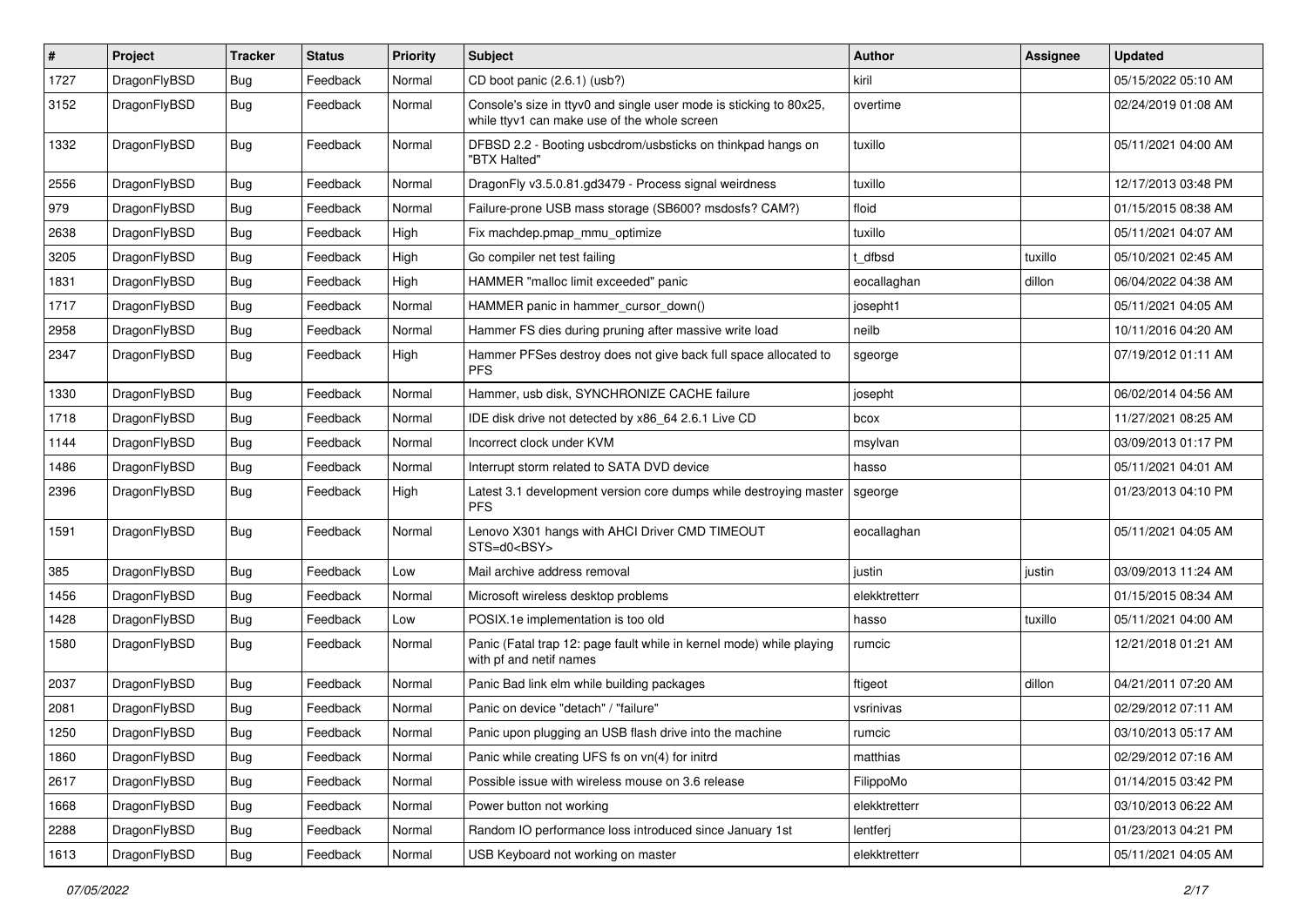| $\pmb{\#}$ | Project      | <b>Tracker</b> | <b>Status</b> | <b>Priority</b> | Subject                                                                                                                                                   | <b>Author</b>     | <b>Assignee</b> | <b>Updated</b>      |
|------------|--------------|----------------|---------------|-----------------|-----------------------------------------------------------------------------------------------------------------------------------------------------------|-------------------|-----------------|---------------------|
| 846        | DragonFlyBSD | Bug            | Feedback      | Normal          | USB bugs:usb mouse can't used!                                                                                                                            | frankning         |                 | 01/15/2015 08:36 AM |
| 1454       | DragonFlyBSD | Bug            | Feedback      | Normal          | Unable to boot from external USB DVD drive                                                                                                                | elekktretterr     |                 | 05/11/2021 04:01 AM |
| 1560       | DragonFlyBSD | Bug            | Feedback      | Normal          | Unable to modify partition table on ThinkPad T61p during install                                                                                          | rehsack           |                 | 01/15/2015 08:57 AM |
| 293        | DragonFlyBSD | Bug            | Feedback      | Low             | Various updates to the handbook                                                                                                                           | victor            | victor          | 03/10/2013 04:46 AM |
| 1287       | DragonFlyBSD | Bug            | Feedback      | Normal          | altg configuration doesn't work                                                                                                                           | corecode          | tuxillo         | 05/11/2021 03:51 AM |
| 1521       | DragonFlyBSD | Bug            | Feedback      | Normal          | amd64 2.4 livecd won't mount root at boot                                                                                                                 | bolapara          |                 | 01/28/2018 03:45 AM |
| 2459       | DragonFlyBSD | Bug            | Feedback      | Normal          | apic problems with HP Probook 4510s                                                                                                                       | thowe             |                 | 11/27/2021 08:22 AM |
| 806        | DragonFlyBSD | Bug            | Feedback      | Normal          | boot error on MacBook                                                                                                                                     | tralamazza        |                 | 06/04/2022 05:28 AM |
| 1587       | DragonFlyBSD | Bug            | Feedback      | Normal          | can't gdb across fork                                                                                                                                     | corecode          | tuxillo         | 05/11/2021 03:54 AM |
| 1127       | DragonFlyBSD | Bug            | Feedback      | Low             | cdrom drive not detected                                                                                                                                  | tgr               | corecode        | 01/15/2015 08:55 AM |
| 1618       | DragonFlyBSD | Bug            | Feedback      | Normal          | collision for 'struct pmap' when using RPC and <sys user.h=""></sys>                                                                                      | carenas           |                 | 05/11/2021 04:05 AM |
| 2100       | DragonFlyBSD | Bug            | Feedback      | Normal          | devfs related panic                                                                                                                                       | sepherosa         | alexh           | 07/10/2011 02:29 PM |
| 1579       | DragonFlyBSD | Bug            | Feedback      | Normal          | dfly 2.4.1 does not like HP DL360G4p and Smart Array 6400 with<br>MSA <sub>20</sub>                                                                       | tomaz.borstnar    | tuxillo         | 06/02/2014 02:44 PM |
| 285        | DragonFlyBSD | Bug            | Feedback      | Low             | interrupt latency with re without ip address configured                                                                                                   | thomas.nikolajsen |                 | 02/20/2014 10:30 AM |
| 1397       | DragonFlyBSD | Bug            | Feedback      | Normal          | jobs -I output inconsistency when called from script                                                                                                      | Anonymous         | tuxillo         | 05/15/2022 05:07 AM |
| 1824       | DragonFlyBSD | <b>Bug</b>     | Feedback      | Normal          | kernel panic, x86, 2.7.3.859.ge5104                                                                                                                       | akirchhoff135014  |                 | 03/10/2013 07:49 AM |
| 911        | DragonFlyBSD | Bug            | Feedback      | Normal          | kldload/kernel linker can exceed malloc reserve and panic system                                                                                          | corecode          | tuxillo         | 05/11/2021 03:51 AM |
| 1745       | DragonFlyBSD | Bug            | Feedback      | Normal          | kmalloc panic                                                                                                                                             | josepht           |                 | 05/11/2021 04:05 AM |
| 1101       | DragonFlyBSD | Bug            | Feedback      | Normal          | ohci related panic                                                                                                                                        | polachok          |                 | 05/11/2021 04:00 AM |
| 1672       | DragonFlyBSD | Bug            | Feedback      | Normal          | panic (trap 12) around btree search() in 2.4.1-RELEASE                                                                                                    | floid             |                 | 01/19/2015 03:36 AM |
| 1282       | DragonFlyBSD | Bug            | Feedback      | Normal          | panic (trap 12) when booting SMP kernel on Atom 330 (dual core)                                                                                           | tomaz.borstnar    |                 | 05/11/2021 04:00 AM |
| 1448       | DragonFlyBSD | Bug            | Feedback      | Normal          | panic: assertion: _tp->tt_msg->tt_cpuid == mycpuid in<br>tcp_callout_active tcp_output tcp_usr_send netmsg_pru_send<br>netmsg_service tcpmsg_service_loop | dillon            |                 | 05/11/2021 04:00 AM |
| 1593       | DragonFlyBSD | Bug            | Feedback      | Normal          | panic: assertion: ccb == ap->ap_err_ccb in ahci_put_err_ccb                                                                                               | ftigeot           | ftigeot         | 05/15/2022 05:09 AM |
| 1481       | DragonFlyBSD | Bug            | Feedback      | Normal          | panic: assertion: kva_p(buf) in soopt_from_kbuf (after ipfw pipe<br>show, 2.2.1-R)                                                                        | combiner          |                 | 05/11/2021 04:01 AM |
| 1577       | DragonFlyBSD | Bug            | Feedback      | Normal          | panic: assertion: leaf->base.obj_id == ip->obj_id in<br>hammer_ip_delete_range                                                                            | qhwt+dfly         |                 | 05/11/2021 04:01 AM |
| 1249       | DragonFlyBSD | <b>Bug</b>     | Feedback      | Normal          | panic: ffs_vfree: freeing free inode                                                                                                                      | rumcic            |                 | 03/10/2013 05:13 AM |
| 1489       | DragonFlyBSD | <b>Bug</b>     | Feedback      | Normal          | panic: ufs dirbad: bad dir                                                                                                                                | rumcic            |                 | 03/10/2013 04:34 AM |
| 847        | DragonFlyBSD | <b>Bug</b>     | Feedback      | Normal          | processes getting stuck on mount point                                                                                                                    | corecode          | tuxillo         | 05/11/2021 03:50 AM |
| 1563       | DragonFlyBSD | <b>Bug</b>     | Feedback      | Normal          | reset(1) doesn't reset terminal to the defaults                                                                                                           | hasso             |                 | 03/10/2013 04:17 AM |
| 901        | DragonFlyBSD | Bug            | Feedback      | Normal          | route show needs to get data from all cpus                                                                                                                | corecode          | tuxillo         | 05/11/2021 03:50 AM |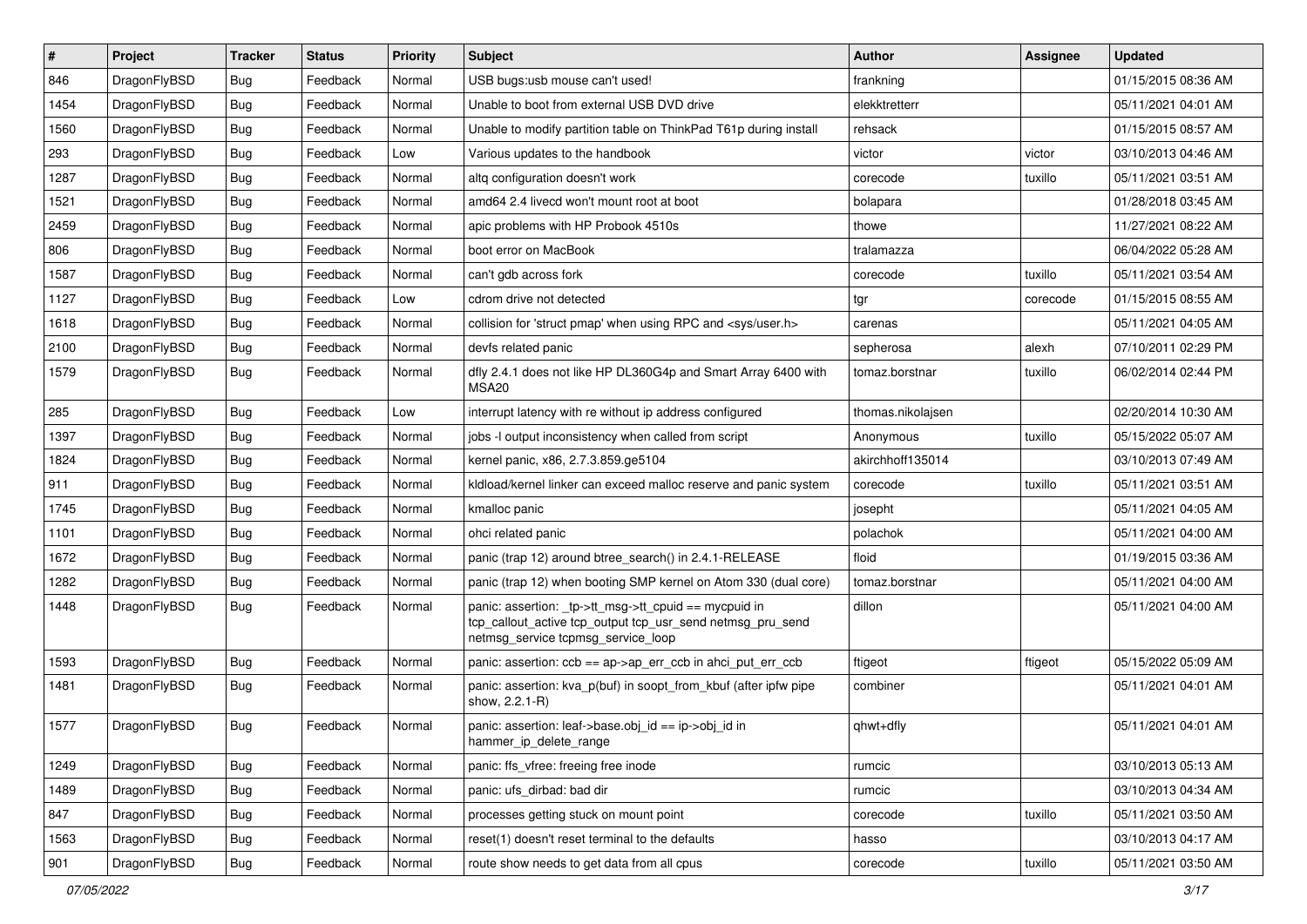| $\sharp$ | Project      | <b>Tracker</b> | <b>Status</b> | <b>Priority</b> | Subject                                                                                   | Author             | Assignee  | <b>Updated</b>      |
|----------|--------------|----------------|---------------|-----------------|-------------------------------------------------------------------------------------------|--------------------|-----------|---------------------|
| 2090     | DragonFlyBSD | <b>Bug</b>     | Feedback      | Normal          | snd_hda does not support headphone automute                                               | justin             |           | 03/29/2012 08:03 PM |
| 2957     | DragonFlyBSD | Bug            | Feedback      | Normal          | swapoff -a followed by swapon -a doesn't give your swap back                              | neilb              |           | 10/09/2016 04:17 AM |
| 1429     | DragonFlyBSD | <b>Bug</b>     | Feedback      | Normal          | vkernel bug - "mfree: m->m_nextpkt != NULL"                                               | dillon             |           | 05/11/2021 04:00 AM |
| 243      | DragonFlyBSD | Bug            | Feedback      | Normal          | weird behavior in the shell                                                               | swildner           |           | 05/31/2022 02:51 PM |
| 1387     | DragonFlyBSD | <b>Bug</b>     | Feedback      | Normal          | zero-size malloc and ps: kvm_getprocs: Bad address                                        | qhwt+dfly          |           | 05/11/2021 04:00 AM |
| 725      | DragonFlyBSD | <b>Bug</b>     | In Progress   | Low             | 'make distribution' fails w/'ro' /usr/obj                                                 | c.turner           |           | 03/09/2013 01:01 PM |
| 604      | DragonFlyBSD | <b>Bug</b>     | In Progress   | Normal          | 1.8.1-RELEASE - clock runs fast on mainboard ASUS P5A-B                                   | yeti               |           | 05/11/2021 03:55 AM |
| 1181     | DragonFlyBSD | <b>Bug</b>     | In Progress   | Normal          | ACX111 panic                                                                              | elekktretterr      |           | 05/11/2021 04:00 AM |
| 3295     | DragonFlyBSD | Bug            | In Progress   | Normal          | Adapt devel/libvirt for nvmm                                                              | tuxillo            | tuxillo   | 11/03/2021 04:56 PM |
| 1148     | DragonFlyBSD | Bug            | In Progress   | Low             | BCM4311 wireless network adapter detected but not functional                              | archimedes.gaviola |           | 05/11/2021 04:00 AM |
| 3113     | DragonFlyBSD | <b>Bug</b>     | In Progress   | Urgent          | Booting vKernel fails due being out of swap space                                         | tcullen            |           | 05/11/2021 04:14 AM |
| 1302     | DragonFlyBSD | <b>Bug</b>     | In Progress   | Normal          | Checkpoint regression?                                                                    | sjg                | sjg       | 07/10/2013 05:22 PM |
| 2358     | DragonFlyBSD | <b>Bug</b>     | In Progress   | Normal          | DFBSD v3.0.2.32.g928ca - panic: hammer: insufficient undo FIFO<br>space!                  | tuxillo            | tuxillo   | 05/10/2021 02:50 AM |
| 2345     | DragonFlyBSD | Bug            | In Progress   | Normal          | DFBSD v3.1.0.457.gd679f - NFS panic on diskless station                                   | tuxillo            |           | 04/07/2012 05:22 PM |
| 2351     | DragonFlyBSD | <b>Bug</b>     | In Progress   | Normal          | DFBSD v3.1.0.579.g44ccf - Stuck during startup, random freezes                            | tuxillo            |           | 04/24/2012 08:21 AM |
| 2499     | DragonFlyBSD | <b>Bug</b>     | In Progress   | Urgent          | DRAGONFLY_3_2 lockd not responding correctly                                              | Nerzhul            |           | 01/22/2013 12:47 PM |
| 3299     | DragonFlyBSD | Bug            | In Progress   | Normal          | DragonFlyBSD reports utterly wrong uptime (most of the time, right<br>after booting in)   | adrian             |           | 11/11/2021 01:43 PM |
| 1669     | DragonFlyBSD | Bug            | In Progress   | Normal          | Drive wont open using button                                                              | elekktretterr      |           | 02/29/2012 12:05 PM |
| 1749     | DragonFlyBSD | <b>Bug</b>     | In Progress   | Normal          | HAMMER fsstress panic in hammer_flush_inode_core<br>'ip->flush_state != HAMMER_FST_FLUSH' | vsrinivas          |           | 05/11/2021 04:06 AM |
| 1744     | DragonFlyBSD | Bug            | In Progress   | Normal          | HAMMER fsstress panic in hammer_setup_child_callback                                      | vsrinivas          |           | 05/11/2021 04:05 AM |
| 1469     | DragonFlyBSD | Bug            | In Progress   | Normal          | Hammer history security concern                                                           | corecode           | tuxillo   | 05/11/2021 03:52 AM |
| 3269     | DragonFlyBSD | <b>Bug</b>     | In Progress   | Normal          | Is double-buffer'd buf still required by HAMMER2 ?                                        | tkusumi            |           | 05/12/2021 04:09 PM |
| 2414     | DragonFlyBSD | <b>Bug</b>     | In Progress   | Normal          | Lenovo S10 acpi freeze (not new)                                                          | davshao            |           | 05/11/2021 04:13 AM |
| 168      | DragonFlyBSD | <b>Bug</b>     | In Progress   | Normal          | Livelocked limit engaged while trying to setup IPW wireless                               | mschacht           | sepherosa | 05/11/2021 04:05 AM |
| 1502     | DragonFlyBSD | <b>Bug</b>     | In Progress   | Normal          | Lock while deleting files from nohistory HAMMER directories                               | hasso              |           | 03/10/2013 04:28 AM |
| 3111     | DragonFlyBSD | Bug            | In Progress   | High            | Mouse lags every second heavily under X11                                                 | mneumann           |           | 12/12/2017 09:46 PM |
| 3310     | DragonFlyBSD | <b>Bug</b>     | In Progress   | Normal          | NVMM+QEMU fail to boot with UEFI: Mem Assist Failed<br>[gpa=0xfffffff0]                   | liweitianux        |           | 01/11/2022 03:22 PM |
| 3317     | DragonFlyBSD | Bug            | In Progress   | Normal          | Network vtnet0 not working on Hetzner cloud                                               | mneumann           |           | 06/18/2022 03:55 AM |
| 884      | DragonFlyBSD | <b>Bug</b>     | In Progress   | High            | Performance/memory problems under filesystem IO load                                      | hasso              |           | 05/11/2021 03:50 AM |
| 2819     | DragonFlyBSD | <b>Bug</b>     | In Progress   | Normal          | Random micro system freezes after a week of uptime                                        | ftigeot            | dillon    | 08/16/2015 08:46 PM |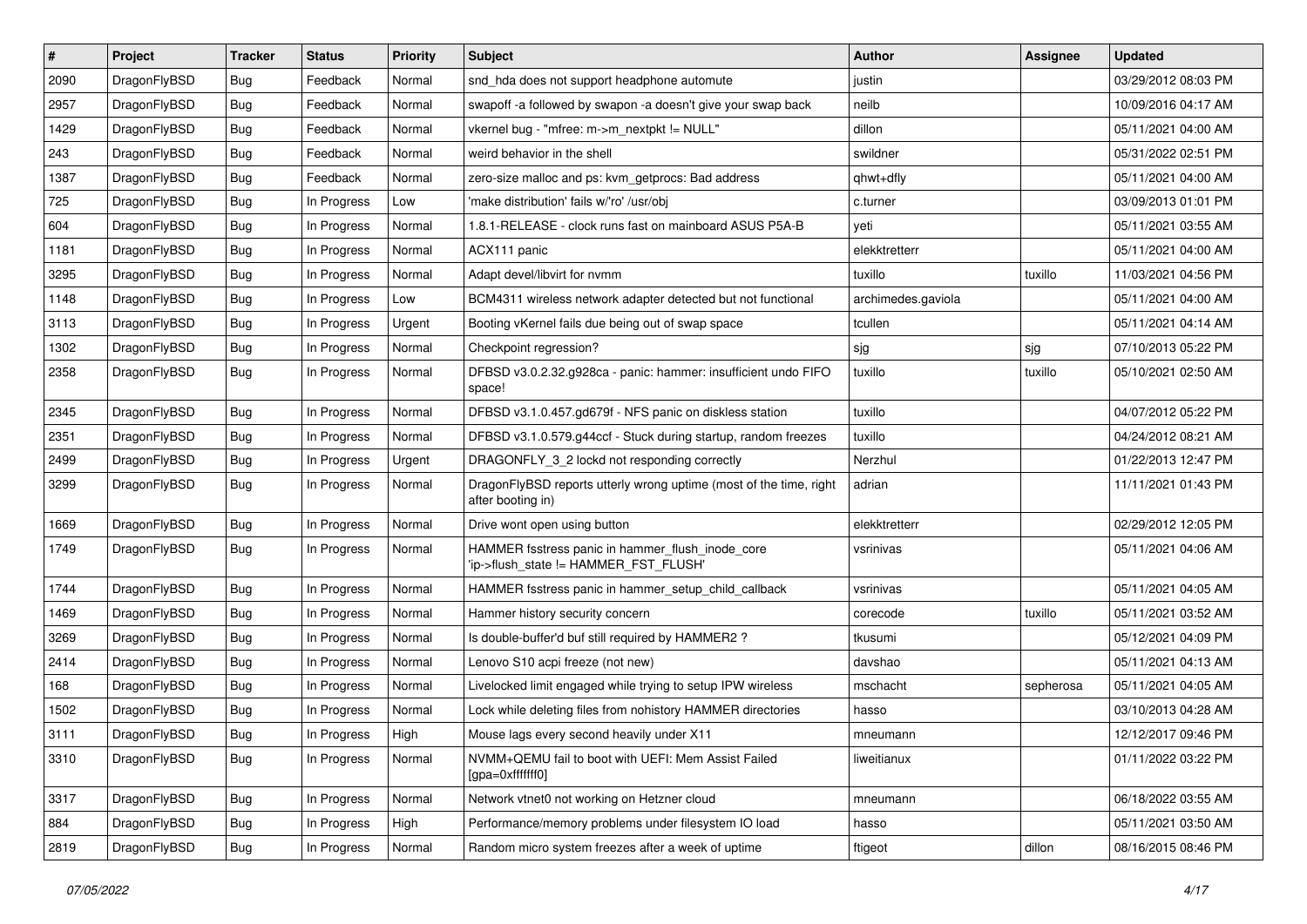| $\#$ | Project      | <b>Tracker</b> | <b>Status</b> | <b>Priority</b> | Subject                                                                                                   | Author            | Assignee | <b>Updated</b>      |
|------|--------------|----------------|---------------|-----------------|-----------------------------------------------------------------------------------------------------------|-------------------|----------|---------------------|
| 2731 | DragonFlyBSD | <b>Bug</b>     | In Progress   | Normal          | Screen full of random colors when starting Xorg with Intel Haswell<br>HD Graphics P4600                   | jkatzmaier        |          | 11/12/2014 04:08 PM |
| 3318 | DragonFlyBSD | <b>Bug</b>     | In Progress   | Normal          | Segmenation fault when a process resumed with checkpt exits                                               | zabolekar         | tuxillo  | 06/18/2022 08:24 AM |
| 1336 | DragonFlyBSD | <b>Bug</b>     | In Progress   | Normal          | Still looking for reports of missed directory entries w/ HAMMER                                           | dillon            |          | 05/11/2021 04:00 AM |
| 2391 | DragonFlyBSD | Bug            | In Progress   | Normal          | System lock with ahci and acpi enabled on ATI RS690 chipset with<br>SMB600 sata controller                | jorisgio          | vadaszi  | 06/03/2015 03:51 PM |
| 998  | DragonFlyBSD | Bug            | In Progress   | Normal          | Unconfiguring a vn while it is mounted                                                                    | rumcic            | tuxillo  | 05/11/2021 04:00 AM |
| 1390 | DragonFlyBSD | Bug            | In Progress   | Normal          | Use id_t type for {get,set}priority()                                                                     | Anonymous         | tuxillo  | 07/05/2019 02:18 AM |
| 2631 | DragonFlyBSD | Bug            | In Progress   | Low             | Verify library versioning current with full package build and switch it<br>on (after publishing packages) | tuxillo           |          | 05/11/2021 04:06 AM |
| 2360 | DragonFlyBSD | <b>Bug</b>     | In Progress   | Normal          | Wishlist: virtio driver import                                                                            | vsrinivas         |          | 06/04/2022 04:16 AM |
| 1584 | DragonFlyBSD | Bug            | In Progress   | Normal          | can't use ssh from jail: debug1: read_passphrase: can't open<br>/dev/tty: Device busy                     | corecode          | tuxillo  | 05/11/2021 03:53 AM |
| 1547 | DragonFlyBSD | Bug            | In Progress   | Normal          | disklabel64 automatic sizing                                                                              | corecode          | tuxillo  | 05/11/2021 03:52 AM |
| 3011 | DragonFlyBSD | Bug            | In Progress   | Normal          | dragonfly/sys/dev/netif/re/re.c: suspicious code?                                                         | dcb               |          | 07/29/2017 01:26 AM |
| 781  | DragonFlyBSD | Bug            | In Progress   | Normal          | fdisk uses wrong geometry on usb flash drives                                                             | corecode          | tuxillo  | 05/11/2021 03:50 AM |
| 331  | DragonFlyBSD | Bug            | In Progress   | Normal          | ftpsesame (aka Bridging S01E03)                                                                           | bastyaelvtars     |          | 03/09/2013 12:28 PM |
| 2282 | DragonFlyBSD | <b>Bug</b>     | In Progress   | Normal          | gdb segfaults with certain corefiles                                                                      | tuxillo           |          | 01/18/2012 04:40 PM |
| 1307 | DragonFlyBSD | <b>Bug</b>     | In Progress   | Normal          | hammer tid -2 shows unexpected result                                                                     | corecode          |          | 10/18/2016 05:29 PM |
| 3028 | DragonFlyBSD | <b>Bug</b>     | In Progress   | Normal          | installer: confusion of set/get disk encryption passphrase dialogs                                        | liweitianux       | tuxillo  | 06/03/2022 05:13 PM |
| 1475 | DragonFlyBSD | Bug            | In Progress   | Normal          | kernel blocks with low memory and syscons setting a high res mode<br>/ scrollback                         | corecode          | tuxillo  | 05/11/2021 03:52 AM |
| 1528 | DragonFlyBSD | Bug            | In Progress   | Normal          | ktrace does not show proper return values for pipe(2)                                                     | corecode          | tuxillo  | 05/11/2021 03:52 AM |
| 1030 | DragonFlyBSD | Bug            | In Progress   | Normal          | msdosfs umount panic                                                                                      | corecode          | tuxillo  | 05/11/2021 03:51 AM |
| 2549 | DragonFlyBSD | <b>Bug</b>     | In Progress   | Normal          | netgraph7: Kernel page fault.                                                                             | russiane39        | nant     | 05/10/2013 11:20 PM |
| 2013 | DragonFlyBSD | <b>Bug</b>     | In Progress   | Normal          | oversized DMA request loop                                                                                | josepht           |          | 05/11/2021 04:06 AM |
| 1661 | DragonFlyBSD | Bug            | In Progress   | Normal          | panic on password entry mount smb filesystem                                                              | vsrinivas         |          | 11/27/2021 08:29 AM |
| 2353 | DragonFlyBSD | <b>Bug</b>     | In Progress   | Normal          | panic: assertion "gd->gd_spinlocks_wr == 0" failed in<br>bsd4_schedulerclock                              | jaydg             | alexh    | 11/28/2012 01:57 AM |
| 2296 | DragonFlyBSD | Bug            | In Progress   | High            | panic: assertion "m->wire count > 0" failed                                                               | thomas.nikolajsen |          | 08/30/2012 06:09 AM |
| 1583 | DragonFlyBSD | Bug            | In Progress   | Normal          | panic: assertion: cursor->trans->sync_lock_refs > 0 in<br>hammer recover cursor                           | corecode          | tuxillo  | 05/11/2021 03:53 AM |
| 1218 | DragonFlyBSD | <b>Bug</b>     | In Progress   | Normal          | panic: assertion: error == 0 in hammer_start_transaction                                                  | rumcic            |          | 05/11/2021 04:00 AM |
| 1368 | DragonFlyBSD | <b>Bug</b>     | In Progress   | Normal          | suspend signal race?                                                                                      | qhwt+dfly         |          | 05/11/2021 03:51 AM |
| 3021 | DragonFlyBSD | <b>Bug</b>     | In Progress   | Normal          | sys/dev/drm/i915/i915_gem_stolen.c:115]: (error) Signed integer<br>overflow for expression '65535<<20'    | dcb               |          | 04/11/2017 12:46 PM |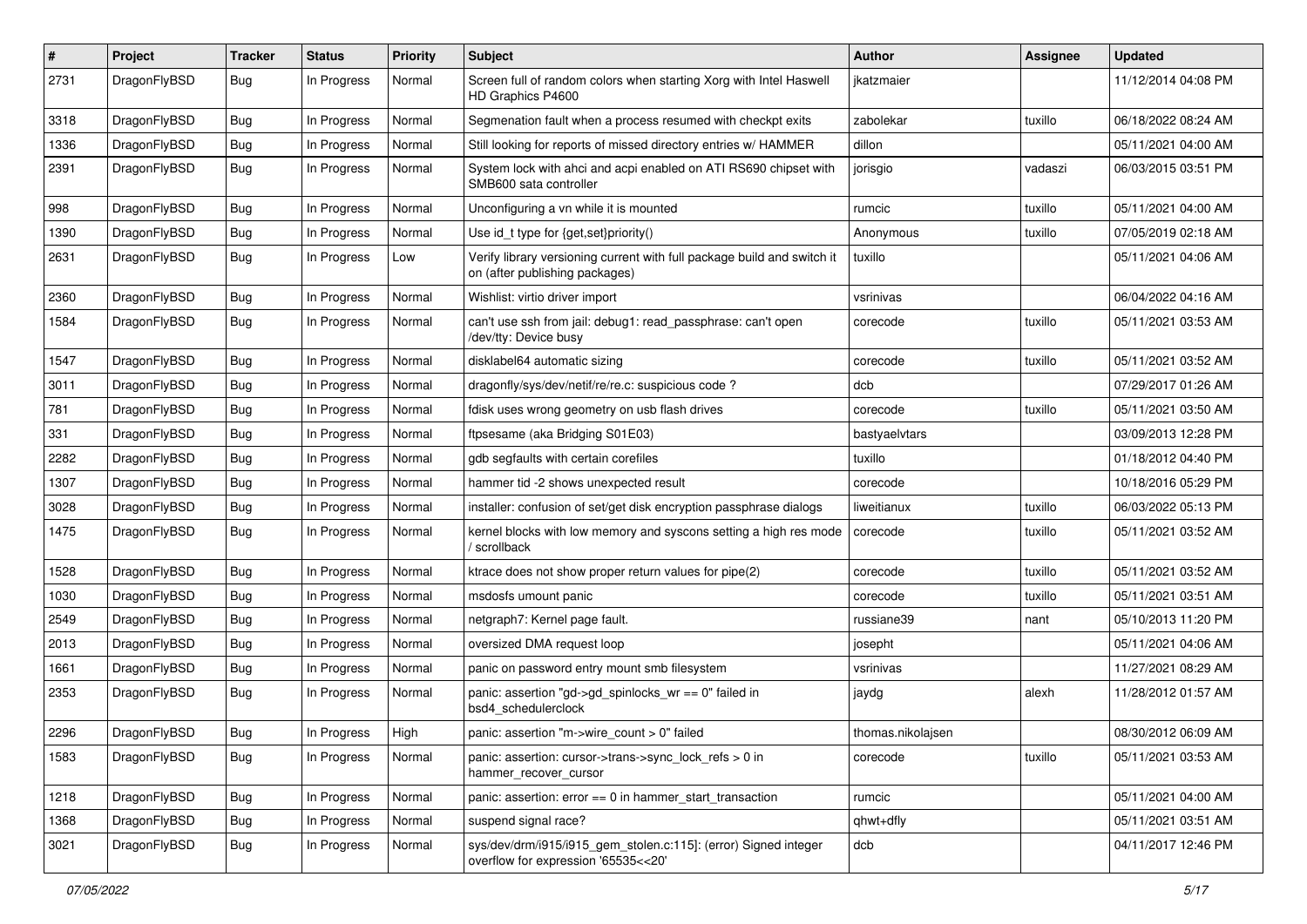| $\sharp$ | Project      | <b>Tracker</b> | <b>Status</b> | <b>Priority</b> | Subject                                                                                                    | <b>Author</b>    | Assignee  | <b>Updated</b>      |
|----------|--------------|----------------|---------------|-----------------|------------------------------------------------------------------------------------------------------------|------------------|-----------|---------------------|
| 1819     | DragonFlyBSD | <b>Bug</b>     | In Progress   | Low             | truss - Major revamping task list                                                                          | tuxillo          | tuxillo   | 11/27/2021 08:45 AM |
| 742      | DragonFlyBSD | <b>Bug</b>     | In Progress   | Normal          | umount problems with multiple mounts                                                                       | corecode         | tuxillo   | 06/25/2022 04:02 AM |
| 2797     | DragonFlyBSD | <b>Bug</b>     | In Progress   | Low             | vkernels with & without machdep.pmap_mmu_optimize                                                          | yellowrabbit2010 |           | 11/27/2021 08:06 AM |
| 3089     | DragonFlyBSD | Bug            | In Progress   | Normal          | vtnet(4) - disable TCP checksum offload by default                                                         | jlane            | vadaszi   | 05/11/2021 04:14 AM |
| 1921     | DragonFlyBSD | <b>Bug</b>     | In Progress   | Normal          | we miss mlockall                                                                                           | alexh            | tuxillo   | 06/18/2022 04:08 AM |
| 2657     | DragonFlyBSD | <b>Bug</b>     | <b>New</b>    | High            | Needs acl to migrate our servers                                                                           | ferney           |           | 03/31/2014 11:37 AM |
| 2565     | DragonFlyBSD | <b>Bug</b>     | New           | Normal          | "ifconfig ix0 up" panic                                                                                    | Itpig402a        |           | 06/03/2013 05:46 AM |
| 2416     | DragonFlyBSD | <b>Bug</b>     | <b>New</b>    | Normal          | ".' entry can be removed on mounted nfs filesystem                                                         | ftigeot          | tuxillo   | 06/03/2014 04:40 AM |
| 2931     | DragonFlyBSD | <b>Bug</b>     | New           | Low             | 'gdb' of 'vkernel' unable to print backtrace                                                               | tofergus         |           | 07/26/2016 01:51 PM |
| 2930     | DragonFlyBSD | <b>Bug</b>     | <b>New</b>    | High            | 'objcache' causes panic during 'nfs_readdir'                                                               | tofergus         |           | 07/26/2016 01:09 PM |
| 1990     | DragonFlyBSD | <b>Bug</b>     | New           | Normal          | /mnt too large to mount                                                                                    | peur.neu         |           | 02/16/2011 11:24 PM |
| 600      | DragonFlyBSD | <b>Bug</b>     | New           | Low             | /sys/libkern/karc4random                                                                                   | robin_carey5     | profmakx  | 01/19/2015 03:07 AM |
| 2835     | DragonFlyBSD | <b>Bug</b>     | <b>New</b>    | Normal          | /usr/include/c++/5.0/bits/c++locale.h likes<br>POSIX_C_SOURCE>=200809                                      | davshao          |           | 11/18/2015 03:40 AM |
| 599      | DragonFlyBSD | <b>Bug</b>     | New           | Urgent          | 1.9.0 reproducable panic                                                                                   | pavalos          |           | 12/22/2010 01:08 AM |
| 2652     | DragonFlyBSD | <b>Bug</b>     | <b>New</b>    | Normal          | 189a0ff3761b47  ix: Implement MSI-X support locks up Lenovo<br>S <sub>10</sub> Intel Atom n <sub>270</sub> | davshao          |           | 05/14/2014 01:55 AM |
| 2107     | DragonFlyBSD | <b>Bug</b>     | <b>New</b>    | Normal          | 2.10.1 sata dvd drive issue                                                                                | ausppc           |           | 07/31/2011 08:41 PM |
| 1293     | DragonFlyBSD | <b>Bug</b>     | New           | Normal          | 2.2.1-REL Installer Request                                                                                | mk               | tuxillo   | 05/11/2021 04:00 AM |
| 2825     | DragonFlyBSD | <b>Bug</b>     | New           | High            | 3x dhclient = hanging system (objcache exhausted)                                                          | jaccovonb        | sepherosa | 05/11/2021 03:55 AM |
| 2688     | DragonFlyBSD | Bug            | <b>New</b>    | Normal          | 67613368bdda7 Fix wrong checks for U4B presence Asrock Z77M<br>difficulty detecting USB keyboard           | davshao          |           | 06/28/2014 07:08 PM |
| 2138     | DragonFlyBSD | Bug            | <b>New</b>    | Normal          | > 100% CPU usage                                                                                           | robin.carey1     |           | 09/26/2011 12:20 PM |
| 2816     | DragonFlyBSD | Bug            | <b>New</b>    | Normal          | A multitasking process being debugged can get stuck                                                        | phma             |           | 05/19/2015 03:57 AM |
| 2117     | DragonFlyBSD | Bug            | New           | High            | ACPI and/or bce(4) problem with 2.11.0.673.g0d557 on HP DL380<br>G6                                        | pauska           |           | 08/22/2011 10:15 AM |
| 3107     | DragonFlyBSD | Bug            | New           | Low             | ACPI interrupt storm when loading i915 on Lenovo T460                                                      | oyvinht          |           | 07/15/2020 07:01 AM |
| 2568     | DragonFlyBSD | Bug            | <b>New</b>    | Normal          | AHCI panic                                                                                                 | josepht          |           | 06/07/2013 05:52 PM |
| 1923     | DragonFlyBSD | <b>Bug</b>     | New           | Normal          | Abysmal NFS performance with IPv6                                                                          | ftigeot          |           | 12/05/2010 09:34 PM |
| 2423     | DragonFlyBSD | <b>Bug</b>     | New           | Urgent          | After multiple panics/locks, hitting KKASSERT in<br>hammer init cursor                                     | rumcic           |           | 09/18/2012 02:28 AM |
| 3189     | DragonFlyBSD | <b>Bug</b>     | New           | Normal          | Allow DragonFly Mail Agent to accept an alternate config via<br>command line switch                        | iang             |           | 08/16/2021 12:42 AM |
| 2430     | DragonFlyBSD | <b>Bug</b>     | <b>New</b>    | Normal          | Alternate Password Hash method                                                                             | robin.carey1     |           | 10/07/2012 06:28 AM |
| 1975     | DragonFlyBSD | <b>Bug</b>     | New           | Normal          | Applications seg fault in select() and poll()                                                              | rumcic           |           | 05/31/2022 02:58 PM |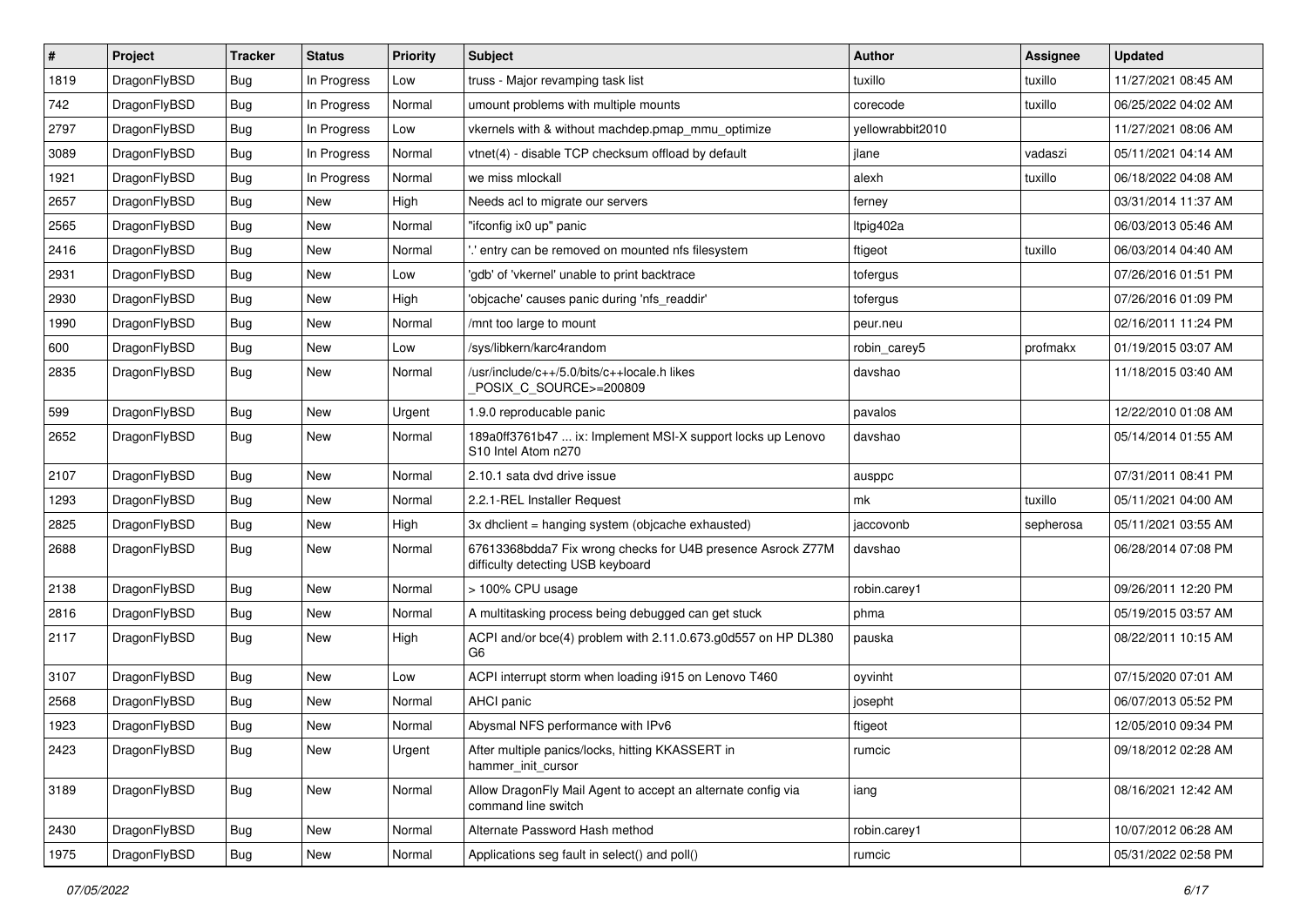| $\sharp$ | Project      | <b>Tracker</b> | <b>Status</b> | <b>Priority</b> | Subject                                                                                      | Author       | Assignee | <b>Updated</b>      |
|----------|--------------|----------------|---------------|-----------------|----------------------------------------------------------------------------------------------|--------------|----------|---------------------|
| 2434     | DragonFlyBSD | Bug            | <b>New</b>    | Normal          | BTX Halted - Boot fails on USB/GUI                                                           | lucmv        |          | 10/17/2012 08:12 PM |
| 2630     | DragonFlyBSD | <b>Bug</b>     | <b>New</b>    | Normal          | Bring in latest iconv fixes from FreeBSD10 as well as csmapper<br>updates                    | tuxillo      |          | 05/11/2021 03:54 AM |
| 3314     | DragonFlyBSD | Bug            | <b>New</b>    | Normal          | Bring virtio_console(4) from FreeBSD                                                         | tuxillo      | tuxillo  | 05/29/2022 08:24 AM |
| 2870     | DragonFlyBSD | Bug            | New           | High            | Broken text and icons when glamor acceleration is used                                       | 375gnu       | ftigeot  | 01/31/2016 12:13 AM |
| 1430     | DragonFlyBSD | Bug            | <b>New</b>    | Normal          | Buggy w(1)?                                                                                  | hasso        | alexh    | 11/24/2010 08:09 AM |
| 2210     | DragonFlyBSD | Bug            | <b>New</b>    | Normal          | Bugtracker cannot assign default project for new users                                       | ahuete.devel |          | 11/17/2011 11:30 AM |
| 1786     | DragonFlyBSD | <b>Bug</b>     | <b>New</b>    | Normal          | Calling NULL function pointer initiates panic loop                                           | sjg          |          | 10/11/2010 05:28 PM |
| 3313     | DragonFlyBSD | <b>Bug</b>     | New           | Normal          | Can't boot from my live USB at all. The kernel loading process<br>hangs.                     | rempas       |          | 06/03/2022 12:16 AM |
| 1961     | DragonFlyBSD | <b>Bug</b>     | <b>New</b>    | Normal          | Can't create dump from DDB                                                                   | shamaz       |          | 01/29/2011 09:02 PM |
| 2611     | DragonFlyBSD | <b>Bug</b>     | New           | Normal          | Change in IP address results in network not working                                          | phma         |          | 12/05/2013 07:55 PM |
| 1916     | DragonFlyBSD | <b>Bug</b>     | New           | Normal          | Constant crashes on x86_64 with UFS                                                          | lentferj     |          | 11/21/2010 07:40 PM |
| 3281     | DragonFlyBSD | <b>Bug</b>     | <b>New</b>    | Normal          | Crash after leaving unattended for a while                                                   | bhaible      |          | 07/10/2021 03:32 AM |
| 2444     | DragonFlyBSD | Bug            | <b>New</b>    | Normal          | Crash during Hammer overnight cleanup                                                        | justin       |          | 11/04/2012 07:58 AM |
| 3208     | DragonFlyBSD | <b>Bug</b>     | <b>New</b>    | Normal          | Crash related to nfsd                                                                        | tse          |          | 06/11/2020 05:52 AM |
| 1198     | DragonFlyBSD | <b>Bug</b>     | New           | High            | DDB loops panic in db_read_bytes                                                             | corecode     | tuxillo  | 05/11/2021 03:51 AM |
| 2283     | DragonFlyBSD | Bug            | <b>New</b>    | Normal          | DFBSD DragonFly v2.13.0.957.g4f459 - pmap_release: page<br>should already be gone 0xc27120bc | tuxillo      |          | 01/23/2012 03:03 AM |
| 2078     | DragonFlyBSD | Bug            | <b>New</b>    | Normal          | DFBSD i386 v2.11.0.201.g3ed2f - Panic during installworld into a<br>vn0 device               | tuxillo      |          | 05/19/2011 07:50 PM |
| 2084     | DragonFlyBSD | Bug            | New           | Normal          | DFBSD v2.11.0.242.g4d317 - panic: zone: entry not free                                       | tuxillo      |          | 07/03/2012 01:23 AM |
| 2129     | DragonFlyBSD | <b>Bug</b>     | New           | Normal          | DFBSD v2.11.0.661.gf9438 i386 - panic: lockmgr thrd_sleep                                    | tuxillo      |          | 09/05/2011 09:49 AM |
| 2166     | DragonFlyBSD | <b>Bug</b>     | <b>New</b>    | Normal          | DFBSD v2.13.0.109.g05b9d - Strange lockups                                                   | tuxillo      |          | 10/29/2011 11:20 AM |
| 2171     | DragonFlyBSD | Bug            | New           | Normal          | DFBSD v2.13.0.151.gdc8442 - panic: assertion "(*ptep &<br>$(PG_MANAGED PG_V)) == PG_V"$      | tuxillo      |          | 11/04/2011 05:06 PM |
| 1959     | DragonFlyBSD | Bug            | <b>New</b>    | Normal          | DFBSD v2.9.1.422.gc98f2 - Panic during boot - IPv6 and PF                                    | tuxillo      |          | 01/13/2011 03:37 AM |
| 2498     | DragonFlyBSD | Bug            | <b>New</b>    | Normal          | DFBSD v3.2.2-RELEASE - LIST FIRST(&bp->b dep) == NULL"<br>failed in vfs_vmio_release         | tuxillo      |          | 05/31/2022 04:09 PM |
| 2495     | DragonFlyBSD | Bug            | <b>New</b>    | High            | DFBSD v3.3.0.960.g553fe7 - ocnt != 0" failed in<br>prop_object_release                       | tuxillo      |          | 05/31/2022 04:08 PM |
| 2585     | DragonFlyBSD | <b>Bug</b>     | New           | Normal          | Dfly 3.4.3 on ESXi 5.1, HP Smart Array P410 passthrough<br>recognised, but not functioning   | yggdrasil    | swildner | 05/09/2022 08:14 AM |
| 2595     | DragonFlyBSD | <b>Bug</b>     | New           | Normal          | DragonFly 3.4.3 crashes on SUN Blade X6250 with Qlogic ISP 2432<br>FC card                   | Turvamies    |          | 10/07/2013 11:53 AM |
| 2619     | DragonFlyBSD | <b>Bug</b>     | New           | Normal          | DragonFly 3.6 can't be installed on a 6TB volume                                             | ftigeot      |          | 02/23/2014 11:55 PM |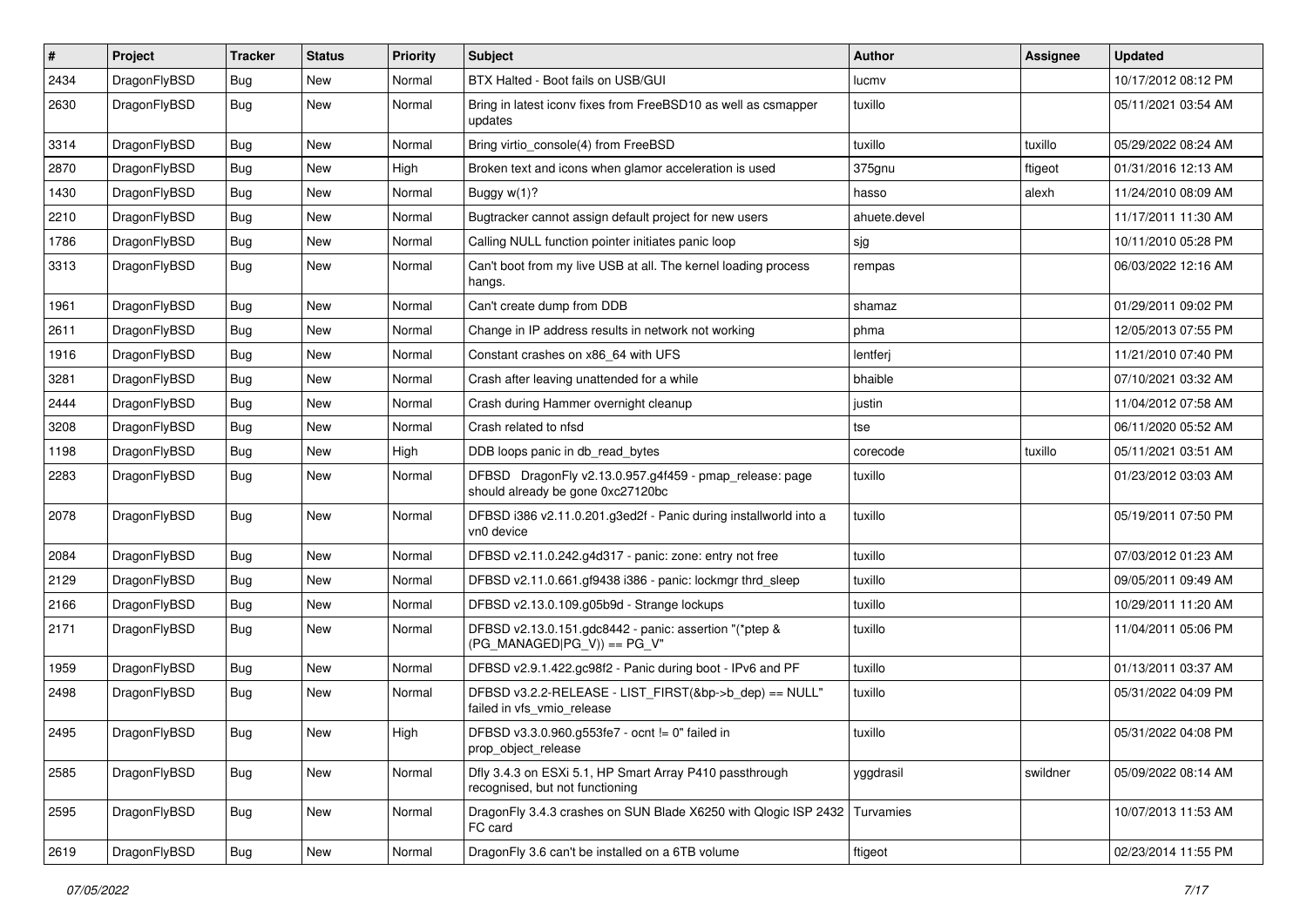| $\vert$ # | Project      | <b>Tracker</b> | <b>Status</b> | <b>Priority</b> | <b>Subject</b>                                                                                                                                              | Author        | Assignee | <b>Updated</b>      |
|-----------|--------------|----------------|---------------|-----------------|-------------------------------------------------------------------------------------------------------------------------------------------------------------|---------------|----------|---------------------|
| 3197      | DragonFlyBSD | <b>Bug</b>     | <b>New</b>    | Normal          | DragonFly upgrades                                                                                                                                          | tse           |          | 04/18/2020 04:18 PM |
| 3124      | DragonFlyBSD | <b>Bug</b>     | <b>New</b>    | High            | DragonFlyBSD 5.0.2 with Hammer2 with UEFI install doesn't boot                                                                                              | wiesl         |          | 06/18/2019 05:07 AM |
| 2799      | DragonFlyBSD | <b>Bug</b>     | <b>New</b>    | Normal          | Fatal trap 12 caused by moused(8) -p/dev/cual0                                                                                                              | opvalues      |          | 03/04/2015 11:01 PM |
| 2072      | DragonFlyBSD | <b>Bug</b>     | <b>New</b>    | Normal          | Fatal trap 12: stopped at lwkt_send_ipiq3                                                                                                                   | rumcic        |          | 05/17/2011 04:12 AM |
| 3266      | DragonFlyBSD | <b>Bug</b>     | <b>New</b>    | High            | Filesystems broken due to "KKASSERT(count &<br>TOK COUNTMASK);"                                                                                             | tkusumi       |          | 03/15/2021 01:21 PM |
| 1877      | DragonFlyBSD | <b>Bug</b>     | <b>New</b>    | Normal          | Freeze during 1st hammer cleanup after new install                                                                                                          | elekktretterr |          | 05/15/2022 11:43 AM |
| 1947      | DragonFlyBSD | Bug            | <b>New</b>    | Low             | GA-880GM-UD2H (rev. 1.3) AHCI fails to detect disks at the end of<br>the RAID controller                                                                    | eocallaghan   |          | 11/27/2021 08:46 AM |
| 2674      | DragonFlyBSD | <b>Bug</b>     | <b>New</b>    | Normal          | <b>GPT Support</b>                                                                                                                                          | ftigeot       |          | 12/28/2015 02:54 PM |
| 3301      | DragonFlyBSD | Bug            | <b>New</b>    | Normal          | Gkrellm from the packages is not showing logged in users in main<br>window, logged in users always $== 0$                                                   | adrian        |          | 01/08/2022 04:24 AM |
| 3047      | DragonFlyBSD | <b>Bug</b>     | <b>New</b>    | Normal          | <b>HAMMER</b> critical write error                                                                                                                          | samuel        |          | 06/19/2019 09:50 AM |
| 2898      | DragonFlyBSD | <b>Bug</b>     | <b>New</b>    | Normal          | <b>HAMMER</b> panic                                                                                                                                         | pavalos       |          | 11/03/2018 07:05 AM |
| 2647      | DragonFlyBSD | Bug            | <b>New</b>    | Normal          | HAMMER panic on 3.6.0                                                                                                                                       | tuxillo       |          | 05/11/2021 03:54 AM |
| 2863      | DragonFlyBSD | Bug            | New           | Normal          | HAMMER synch tid is zero                                                                                                                                    | shamaz        |          | 12/12/2015 11:24 PM |
| 2287      | DragonFlyBSD | <b>Bug</b>     | <b>New</b>    | Normal          | HAMMER(ROOT) Illegal UNDO TAIL signature at<br>300000001967c000                                                                                             | v0n3t4n1      |          | 11/07/2018 01:22 AM |
| 3249      | DragonFlyBSD | Bug            | <b>New</b>    | Normal          | HAMMER2 fsync(2) not working properly                                                                                                                       | tkusumi       |          | 09/21/2020 07:07 AM |
| 3246      | DragonFlyBSD | <b>Bug</b>     | <b>New</b>    | Normal          | HAMMER2 unable to handle ENOSPC properly                                                                                                                    | tkusumi       |          | 09/04/2020 11:11 AM |
| 2803      | DragonFlyBSD | Bug            | <b>New</b>    | Normal          | HAMMER: Warning: UNDO area too small!                                                                                                                       | ftigeot       |          | 03/11/2015 03:42 PM |
| 2852      | DragonFlyBSD | <b>Bug</b>     | <b>New</b>    | Normal          | Hammer File System - hangs on undo during system boot / mount -<br>will not recover on DragonFlyBSD newer than 3.6.0                                        | abale         |          | 05/11/2021 04:07 AM |
| 1907      | DragonFlyBSD | <b>Bug</b>     | <b>New</b>    | Normal          | Hammer crash in hammer flusher flush()                                                                                                                      | swildner      |          | 11/11/2010 05:07 AM |
| 3194      | DragonFlyBSD | <b>Bug</b>     | <b>New</b>    | High            | Hammer kernel crash on mirror-stream of PFS after upgrade<br>(assertion "cursor->flags &<br>HAMMER_CURSOR_ITERATE_CHECK" failed in<br>hammer_btree_iterate) | Anonymous     |          | 06/29/2019 01:32 PM |
| 2915      | DragonFlyBSD | Bug            | <b>New</b>    | High            | Hammer mirror-copy problem                                                                                                                                  | t dfbsd       |          | 08/25/2016 05:28 AM |
| 2738      | DragonFlyBSD | <b>Bug</b>     | <b>New</b>    | Normal          | Hammer: Strange behavior when trying to recover old version of<br>moved file                                                                                | roland        |          | 11/20/2014 08:02 AM |
| 3215      | DragonFlyBSD | <b>Bug</b>     | <b>New</b>    | Normal          | Hang in tcdrain(3) after write(3)                                                                                                                           | noloader      |          | 11/25/2019 03:08 PM |
| 1882      | DragonFlyBSD | Bug            | <b>New</b>    | Low             | Idea for handling new USB vendor/device codes                                                                                                               | bmk           |          | 10/20/2010 12:15 PM |
| 2535      | DragonFlyBSD | Bug            | <b>New</b>    | Normal          | Imap processes apparent t blocked on disk I/O                                                                                                               | ftigeot       |          | 04/02/2013 09:31 AM |
| 1836      | DragonFlyBSD | Bug            | <b>New</b>    | Normal          | Incorrect TCP checksum show up in tcpdump                                                                                                                   | robgar1       |          | 05/15/2022 11:22 AM |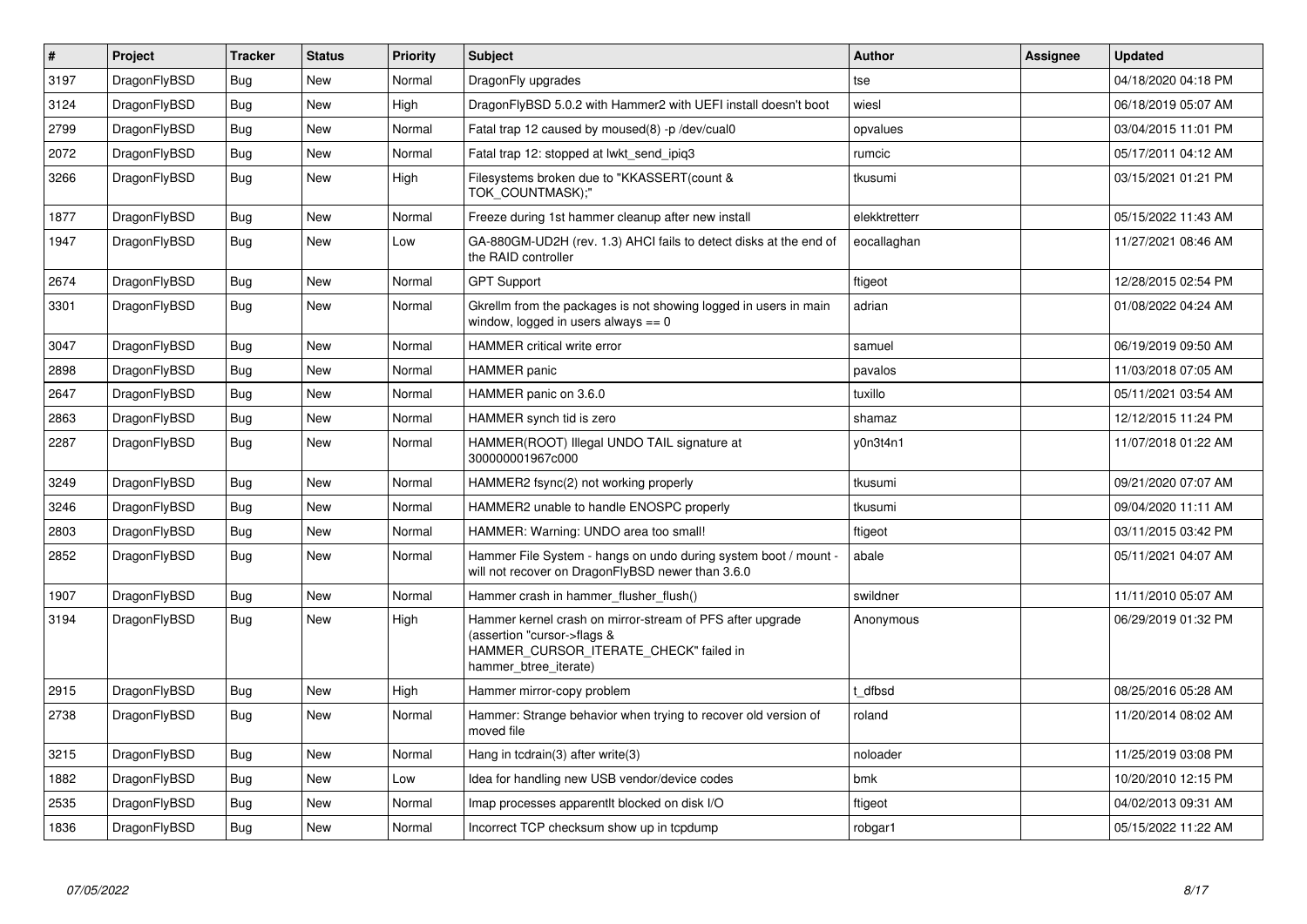| $\vert$ # | Project      | <b>Tracker</b> | <b>Status</b> | <b>Priority</b> | <b>Subject</b>                                                                                                | Author        | <b>Assignee</b> | <b>Updated</b>      |
|-----------|--------------|----------------|---------------|-----------------|---------------------------------------------------------------------------------------------------------------|---------------|-----------------|---------------------|
| 2858      | DragonFlyBSD | Bug            | New           | Low             | Installer "Local or UTC" question should have "No" selected by<br>default.                                    | cgag          |                 | 12/02/2015 01:18 PM |
| 2859      | DragonFlyBSD | Bug            | New           | Low             | Installer configuration menu always highlights "Select timezone", no<br>matter which step was last completed. | cgag          |                 | 12/02/2015 01:54 PM |
| 3120      | DragonFlyBSD | Bug            | <b>New</b>    | Normal          | Intel AC 8260 firmware does not load                                                                          | Vintodrimmer  |                 | 08/28/2018 03:30 AM |
| 2994      | DragonFlyBSD | <b>Bug</b>     | New           | Normal          | Intermittent boot hangs after git: hammer - HAMMER Version 7                                                  | davshao       |                 | 03/30/2017 02:06 PM |
| 3280      | DragonFlyBSD | Bug            | New           | Normal          | KMS console and i915(4) not working in 6.0                                                                    | cmusser       |                 | 07/10/2021 03:35 AM |
| 2473      | DragonFlyBSD | <b>Bug</b>     | New           | Normal          | Kernel crash when trying to up the wpi0 device (Dfly<br>v3.3.0.758.g47388-DEVELOPMENT)                        | tomaz         |                 | 02/24/2014 08:50 AM |
| 2250      | DragonFlyBSD | Bug            | <b>New</b>    | Normal          | Kernel panic                                                                                                  | adamk         |                 | 11/23/2018 01:10 AM |
| 3247      | DragonFlyBSD | Bug            | New           | Normal          | Kernel panic doing nothing much                                                                               | phma          |                 | 09/12/2020 11:40 PM |
| 1594      | DragonFlyBSD | Bug            | New           | Normal          | Kernel panic during boot from Live CD on Dell E6400                                                           | bodie         |                 | 05/11/2021 03:54 AM |
| 2891      | DragonFlyBSD | Bug            | <b>New</b>    | Normal          | Kernel panic in IEEE802.11 related code                                                                       | shamaz        |                 | 05/29/2016 05:49 PM |
| 3235      | DragonFlyBSD | <b>Bug</b>     | New           | Normal          | Kernel panic in devfs vnops.c                                                                                 | mneumann      |                 | 04/28/2020 07:00 AM |
| 3224      | DragonFlyBSD | Bug            | <b>New</b>    | Normal          | Kernel panic when trying to ping6                                                                             | zhtw          |                 | 03/08/2020 08:55 AM |
| 3129      | DragonFlyBSD | <b>Bug</b>     | New           | High            | Kernel panic with 5.2.0 on A2SDi-4C-HLN4F                                                                     | stateless     |                 | 04/24/2018 12:50 AM |
| 2052      | DragonFlyBSD | Bug            | New           | Normal          | Kernel panic: CPU APIC ID out of range                                                                        | Anonymous     |                 | 05/02/2011 11:06 AM |
| 2421      | DragonFlyBSD | Bug            | <b>New</b>    | High            | Kernel panic: vm_fault: page 0xc0f70000 not busy!                                                             | lentferj      |                 | 10/03/2012 08:16 AM |
| 3218      | DragonFlyBSD | Bug            | New           | Normal          | Kernel panics are not sent to comconsole when booted over EFI                                                 | mqudsi        |                 | 12/02/2019 08:52 PM |
| 1899      | DragonFlyBSD | Bug            | New           | Normal          | Keyboard doesn't work                                                                                         | fransm        |                 | 05/15/2022 03:32 PM |
| 2004      | DragonFlyBSD | <b>Bug</b>     | New           | Normal          | LWKT_WAIT_IPIQ panic                                                                                          | steve         |                 | 03/08/2011 05:46 PM |
| 3165      | DragonFlyBSD | Bug            | New           | Normal          | Looping at boot time                                                                                          | gop           |                 | 12/28/2018 01:04 PM |
| 2887      | DragonFlyBSD | Bug            | New           | Low             | Missing extattr_namespace_to_string and<br>extattr string to namespace functions                              | rubenk        |                 | 02/06/2016 05:09 AM |
| 1463      | DragonFlyBSD | Bug            | <b>New</b>    | Normal          | Mountroot before drives are initialized                                                                       | elekktretterr |                 | 12/07/2010 01:30 PM |
| 1695      | DragonFlyBSD | Bug            | <b>New</b>    | Normal          | NFS-related system breakdown                                                                                  | Anonymous     |                 | 04/10/2014 12:35 AM |
| 2496      | DragonFlyBSD | <b>Bug</b>     | New           | Normal          | NTFS malloc limit exceeded                                                                                    | plasmob       | tuxillo         | 02/19/2013 08:47 AM |
| 679       | DragonFlyBSD | Bug            | New           | Low             | Netgraph backward compatibility for old *LEN constants                                                        | nant          | nant            | 02/18/2014 05:45 AM |
| 1774      | DragonFlyBSD | <b>Bug</b>     | New           | Normal          | New IP header cleanup branch available for testing                                                            | dillon        |                 | 05/15/2022 10:59 AM |
| 2051      | DragonFlyBSD | <b>Bug</b>     | New           | Normal          | No ipv6 lan route entry created on 2.10                                                                       | ftigeot       |                 | 04/21/2011 10:37 AM |
| 2828      | DragonFlyBSD | Bug            | New           | High            | On AMD APUs and Bulldozer CPUs, the machdep.cpu idle hlt<br>sysctl should be 3 by default                     | vadaszi       | vadaszi         | 05/11/2021 04:07 AM |
| 2161      | DragonFlyBSD | Bug            | New           | Normal          | Outdated xorg.conf file gets installed into etc and screws up mouse                                           | eocallaghan   |                 | 10/27/2011 01:51 PM |
| 3101      | DragonFlyBSD | Bug            | New           | Low             | PFI CGI install not working in dragonflybsd 5.0.1 USB install                                                 | bnegre82      |                 | 05/11/2021 04:14 AM |
| 3199      | DragonFlyBSD | Bug            | New           | Normal          | PFS label not found panic                                                                                     | tse           |                 | 08/21/2019 03:51 AM |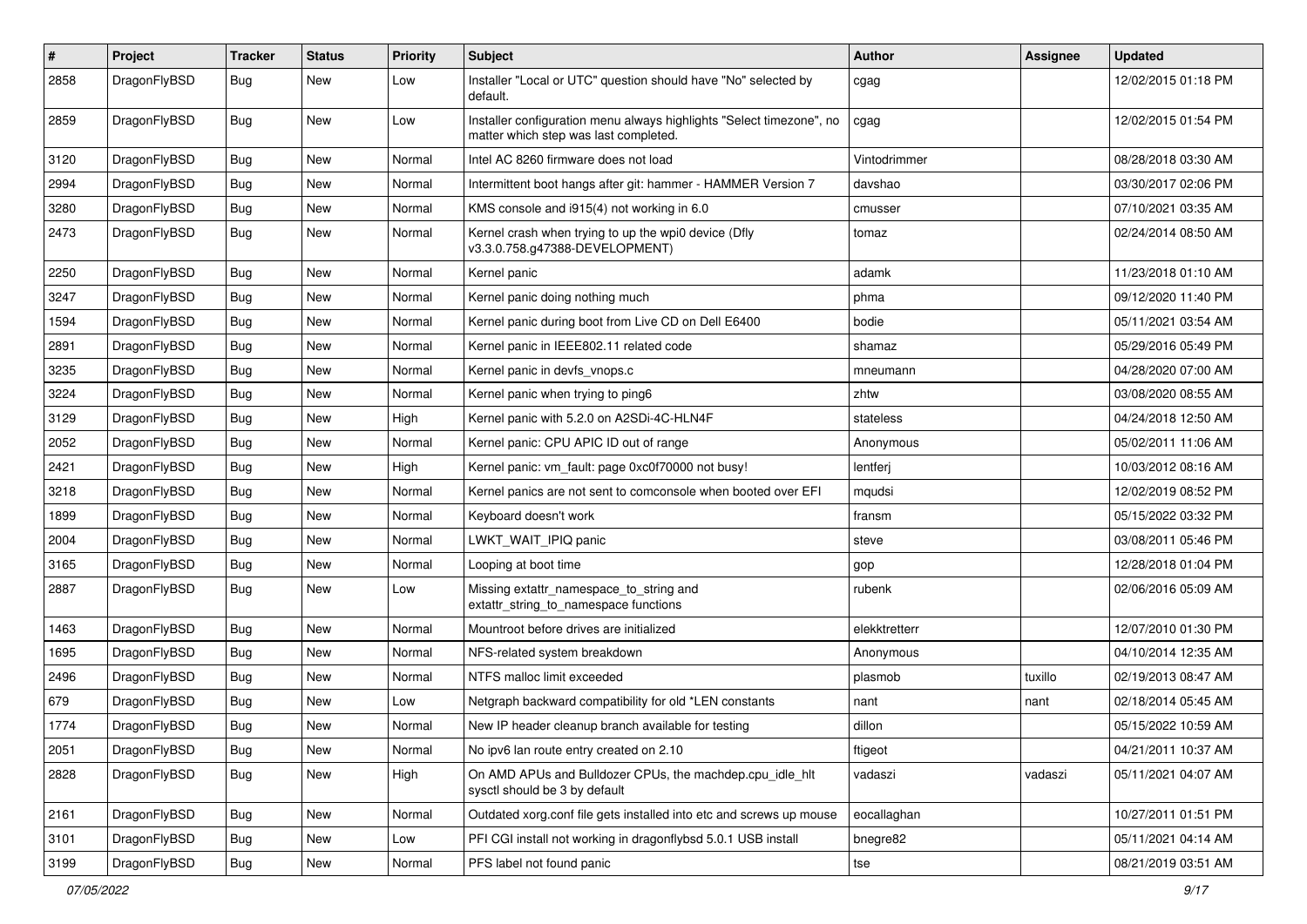| $\sharp$ | Project      | <b>Tracker</b> | <b>Status</b> | <b>Priority</b> | Subject                                                                                    | Author          | Assignee | <b>Updated</b>      |
|----------|--------------|----------------|---------------|-----------------|--------------------------------------------------------------------------------------------|-----------------|----------|---------------------|
| 2812     | DragonFlyBSD | <b>Bug</b>     | New           | Normal          | Panic on Intel DE3815TYKHE                                                                 | tmorp           |          | 05/14/2015 03:14 PM |
| 2071     | DragonFlyBSD | Bug            | New           | High            | Panic on assertion: (int)(flg->seq - seq) > 0 in hammer_flusher_flush<br>after inode error | vsrinivas       |          | 06/12/2011 07:59 AM |
| 1939     | DragonFlyBSD | Bug            | New           | Normal          | Panic on nightly build and stress test box                                                 | lentferj        |          | 12/18/2010 08:41 AM |
| 1873     | DragonFlyBSD | <b>Bug</b>     | New           | Normal          | Panic upon usb mouse detach and reattaching                                                | rumcic          |          | 02/01/2011 09:53 AM |
| 2641     | DragonFlyBSD | <b>Bug</b>     | New           | Normal          | Panic when loading natapci as module                                                       | tuxillo         |          | 05/11/2021 03:54 AM |
| 2092     | DragonFlyBSD | <b>Bug</b>     | New           | Normal          | Panic: Bad link elm 0x next->prev != elm                                                   | masterblaster   | dillon   | 12/04/2011 12:49 PM |
| 2020     | DragonFlyBSD | <b>Bug</b>     | New           | Low             | Port brcm80211 driver from Linux to DragonFly BSD                                          | studer          |          | 03/05/2011 10:54 PM |
| 3117     | DragonFlyBSD | <b>Bug</b>     | New           | Normal          | Problem with colours if "intel" video-driver used                                          | dpostolov       |          | 01/07/2018 11:35 PM |
| 2881     | DragonFlyBSD | Bug            | <b>New</b>    | Normal          | Pulseaudio hangs/resets system when starting X11                                           | mneumann        |          | 01/09/2016 03:08 AM |
| 3134     | DragonFlyBSD | <b>Bug</b>     | New           | Normal          | RFC 3021 (/31 networks) appear to be unsupported                                           | jailbird        |          | 05/16/2018 11:03 PM |
| 2509     | DragonFlyBSD | <b>Bug</b>     | New           | Normal          | Redefinition of DIRBLKSIZ in restore(8)                                                    | swildner        |          | 06/04/2022 04:40 AM |
| 2629     | DragonFlyBSD | <b>Bug</b>     | New           | Normal          | Replace gcc44 with llvm34, clang34, and libc++                                             | tuxillo         |          | 06/02/2014 02:30 PM |
| 3298     | DragonFlyBSD | <b>Bug</b>     | <b>New</b>    | Normal          | Running "w" and having logged in via XDM through VNC, "w" prints<br>an extra error message | piecuch         |          | 10/25/2021 09:16 AM |
| 3029     | DragonFlyBSD | Bug            | New           | Normal          | Running DflyBSD 4.8 on FreeBSD bhyve as a guest                                            | iron            |          | 05/13/2022 04:33 AM |
| 3300     | DragonFlyBSD | <b>Bug</b>     | New           | Normal          | Running Xvnc from TigerVNC package through the INETD daemon<br>in TCP WAIT mode fails hard | adrian          |          | 01/08/2022 04:25 AM |
| 2095     | DragonFlyBSD | <b>Bug</b>     | <b>New</b>    | Low             | Running installer post-install: Unsupported DFUI transport "                               | greenrd         |          | 06/26/2011 09:20 AM |
| 2587     | DragonFlyBSD | <b>Bug</b>     | New           | Normal          | SATA DVD writer not detected by DragonFly                                                  | srussell        |          | 09/04/2020 08:55 AM |
| 1194     | DragonFlyBSD | <b>Bug</b>     | New           | Normal          | SCSI errors while trying to copy photos from my camera                                     | elekktretterr   |          | 01/14/2015 04:39 PM |
| 3243     | DragonFlyBSD | <b>Bug</b>     | <b>New</b>    | Normal          | SMART status not reported properly for SSD disks                                           | daftaupe        |          | 09/09/2020 11:03 PM |
| 3278     | DragonFlyBSD | Bug            | <b>New</b>    | Normal          | Second screen image is distorted                                                           | arcade@b1t.name |          | 07/10/2021 03:36 AM |
| 2094     | DragonFlyBSD | <b>Bug</b>     | <b>New</b>    | Normal          | Segfault when gdb printing backtrace from core dump                                        | greenrd         |          | 06/25/2011 04:14 PM |
| 1313     | DragonFlyBSD | <b>Bug</b>     | New           | Low             | Signal code in kernel needs major overhaul (signal queues,<br>si_code, si_addr)            | hasso           |          | 05/11/2021 04:00 AM |
| 2529     | DragonFlyBSD | Bug            | New           | Low             | Sundance network adapter is not detected and attached                                      | kworr           |          | 03/25/2013 02:29 AM |
| 1884     | DragonFlyBSD | <b>Bug</b>     | <b>New</b>    | Normal          | System completely freezes while listening music (devbuf: malloc<br>limit exceeded)         | shamaz          |          | 01/24/2011 05:00 PM |
| 2308     | DragonFlyBSD | <b>Bug</b>     | <b>New</b>    | Normal          | System freeze when unloading snd_hda                                                       | jaydg           |          | 02/19/2012 07:15 AM |
| 3157     | DragonFlyBSD | <b>Bug</b>     | New           | Normal          | TP-Link UE300 not working in 5.2-RELEASE                                                   | tuxillo         |          | 11/15/2018 02:08 PM |
| 2820     | DragonFlyBSD | <b>Bug</b>     | New           | Normal          | TP-Link USB Wi-Fi adapter cannot be reattached to the system                               | shamaz          |          | 05/22/2015 09:45 PM |
| 1982     | DragonFlyBSD | <b>Bug</b>     | New           | Low             | There is no linuxulator on x86-64                                                          | herrgard        |          | 05/31/2022 02:25 PM |
| 2371     | DragonFlyBSD | <b>Bug</b>     | <b>New</b>    | Normal          | Timezone problem with America/Sao_Paulo                                                    | raitech         |          | 05/17/2012 01:42 PM |
| 2153     | DragonFlyBSD | <b>Bug</b>     | New           | Normal          | Too many unuseful warnings at boot                                                         | juanfra684      |          | 10/18/2011 10:16 PM |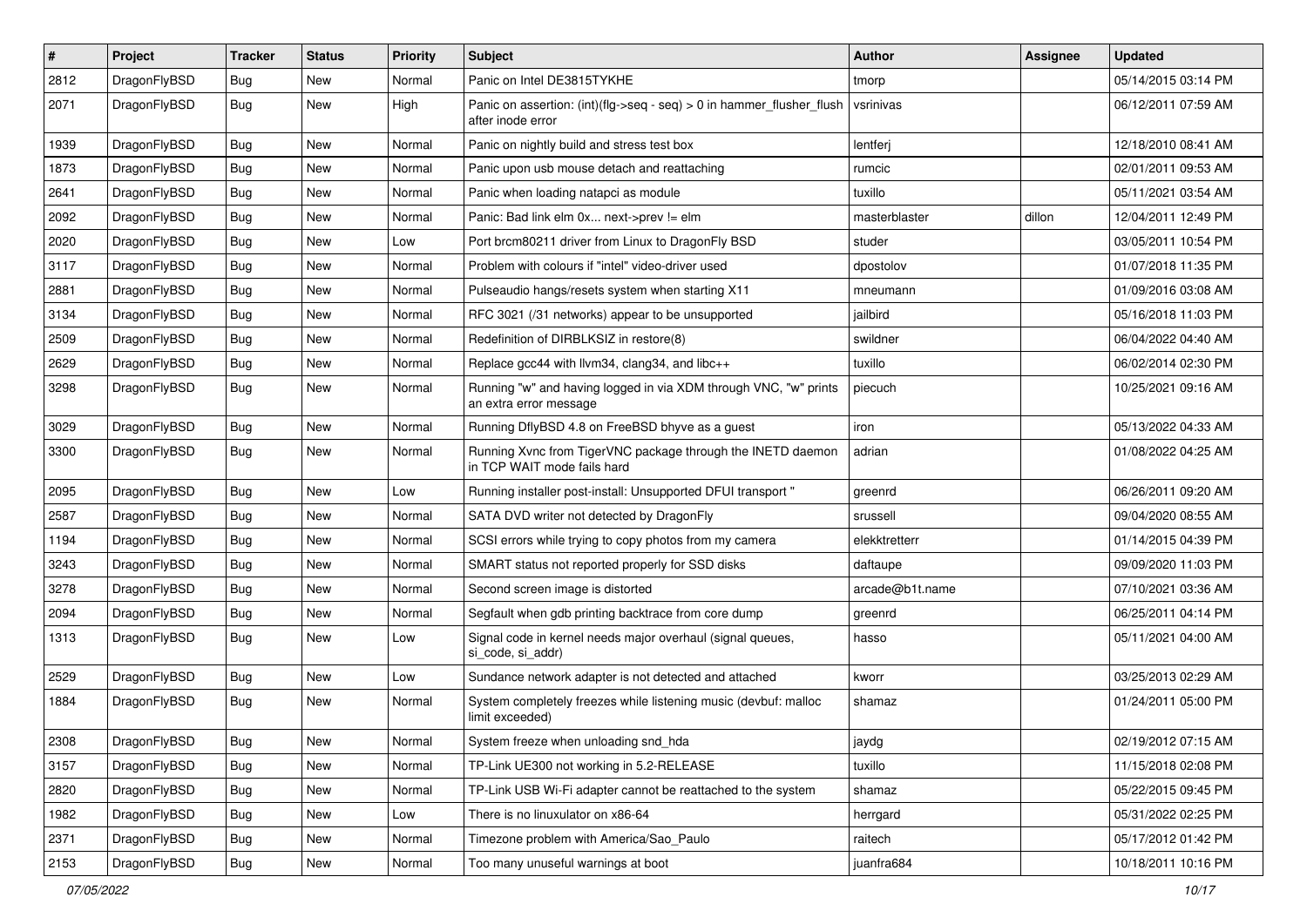| $\sharp$ | Project      | <b>Tracker</b> | <b>Status</b> | <b>Priority</b> | Subject                                                                                                                                                  | Author          | Assignee | <b>Updated</b>      |
|----------|--------------|----------------|---------------|-----------------|----------------------------------------------------------------------------------------------------------------------------------------------------------|-----------------|----------|---------------------|
| 3311     | DragonFlyBSD | <b>Bug</b>     | New           | Low             | TrueCrypt support may cause kernel crash                                                                                                                 | arcade@b1t.name |          | 04/29/2022 06:19 AM |
| 2822     | DragonFlyBSD | Bug            | New           | Normal          | USB 3.0 stick throws "reading primary partition table: error<br>accessing offset 000[] for 152" error, while the stick works on any<br>other OS I tested | revuwa          | profmakx | 06/29/2015 05:56 AM |
| 3139     | DragonFlyBSD | Bug            | New           | Normal          | USB Mouse Does Not Work in DragonflyBSD guest on VirtualBox                                                                                              | chiguy1256      |          | 06/24/2018 10:14 PM |
| 2802     | DragonFlyBSD | <b>Bug</b>     | New           | Normal          | USB Wifi urtwn0 crash from cd boot                                                                                                                       | opvalues        |          | 03/10/2015 01:07 AM |
| 2077     | DragonFlyBSD | <b>Bug</b>     | New           | Normal          | USB devices conflicting                                                                                                                                  | srussell        |          | 05/17/2011 05:12 PM |
| 2061     | DragonFlyBSD | <b>Bug</b>     | New           | Normal          | USB keyboard boot panic                                                                                                                                  | sjg             |          | 05/04/2012 12:20 AM |
| 2675     | DragonFlyBSD | <b>Bug</b>     | <b>New</b>    | Low             | Ultimate N WiFi Link 5300 get iwn_intr: fatal firmware error on 5GHz                                                                                     | revuwa          |          | 05/11/2021 04:07 AM |
| 2316     | DragonFlyBSD | Bug            | New           | Normal          | Ungraceful invalid password handling for adding a new user in the<br>installer                                                                           | rune            |          | 04/27/2012 11:23 PM |
| 2622     | DragonFlyBSD | Bug            | New           | Normal          | VAIO FIT15E fn keys support                                                                                                                              | nonsolosoft     |          | 12/31/2013 01:31 AM |
| 341      | DragonFlyBSD | Bug            | <b>New</b>    | Normal          | Vinum erroneously repors devices as busy                                                                                                                 | corecode        | swildner | 01/21/2012 04:50 AM |
| 2125     | DragonFlyBSD | <b>Bug</b>     | New           | Normal          | Weird garbage in dmesg                                                                                                                                   | herrgard        |          | 08/30/2011 08:04 PM |
| 3302     | DragonFlyBSD | <b>Bug</b>     | New           | Normal          | Will not boot on System76 Lemur Pro (lemp10)                                                                                                             | piecuch         |          | 11/03/2021 10:21 AM |
| 3284     | DragonFlyBSD | <b>Bug</b>     | <b>New</b>    | Normal          | Wrong towlower() result for U+038A                                                                                                                       | bhaible         |          | 07/10/2021 03:34 AM |
| 2808     | DragonFlyBSD | <b>Bug</b>     | New           | Normal          | X freeze by switching between X and VT - results in black screen                                                                                         | lukesky333      |          | 05/11/2021 03:55 AM |
| 2311     | DragonFlyBSD | Bug            | <b>New</b>    | Normal          | Xorg crash having something to do with drm                                                                                                               | phma            |          | 02/22/2012 09:59 AM |
| 3226     | DragonFlyBSD | <b>Bug</b>     | New           | Normal          | Xorg freezes in vm: thread stuck in "objtrm1"                                                                                                            | peeter          |          | 04/08/2020 02:10 AM |
| 2878     | DragonFlyBSD | <b>Bug</b>     | New           | Low             | [fix] CCVER problem when using clang and cpu extensions<br>(intrinsics)                                                                                  | arcade@b1t.name |          | 06/24/2016 04:25 AM |
| 2115     | DragonFlyBSD | Bug            | New           | Normal          | [msk] system freeze after receive some paquet                                                                                                            | bsdsx           |          | 08/22/2011 10:22 AM |
| 2306     | DragonFlyBSD | <b>Bug</b>     | New           | Normal          | a crash starts the kernel debugger in text mode, but just reboots in X                                                                                   | phma            |          | 02/11/2012 08:02 PM |
| 3143     | DragonFlyBSD | <b>Bug</b>     | <b>New</b>    | Normal          | assertion "0" failed in hammer2_inode_xop_chain_sync                                                                                                     | cbin            |          | 07/18/2018 12:50 PM |
| 1246     | DragonFlyBSD | <b>Bug</b>     | New           | Normal          | bad resolution (monitor desync) with livedvd                                                                                                             | Przem0l         |          | 02/18/2014 06:29 AM |
| 1442     | DragonFlyBSD | Bug            | New           | Normal          | blocking SIGSEGV and triggering a segment violation produces an<br>all CPU consuming process                                                             | corecode        | tuxillo  | 05/11/2021 03:52 AM |
| 1525     | DragonFlyBSD | <b>Bug</b>     | New           | Normal          | boehm-gc problems                                                                                                                                        | hasso           |          | 10/13/2012 07:13 PM |
| 2680     | DragonFlyBSD | <b>Bug</b>     | New           | Low             | boot0cfg update makes box unbootable                                                                                                                     | herrgard        |          | 06/10/2014 06:02 AM |
| 3006     | DragonFlyBSD | <b>Bug</b>     | New           | Normal          | boot0cfg: panic in kern_udev.c in function _udev_dict_set_cstr when   MichiGreat<br>installing in VirtualBox                                             |                 |          | 04/01/2017 02:22 PM |
| 2882     | DragonFlyBSD | <b>Bug</b>     | <b>New</b>    | Low             | bridge sends packets from individual interfaces                                                                                                          | arcade@b1t.name |          | 01/09/2016 12:43 PM |
| 2531     | DragonFlyBSD | <b>Bug</b>     | <b>New</b>    | Normal          | camcontrol fails to disable APM                                                                                                                          | m.lombardi85    |          | 03/23/2013 12:28 PM |
| 2924     | DragonFlyBSD | Bug            | New           | Normal          | cat -v fails to tag characters in extended table with M- prefix with<br>some locales                                                                     | sevan           |          | 07/11/2016 07:18 AM |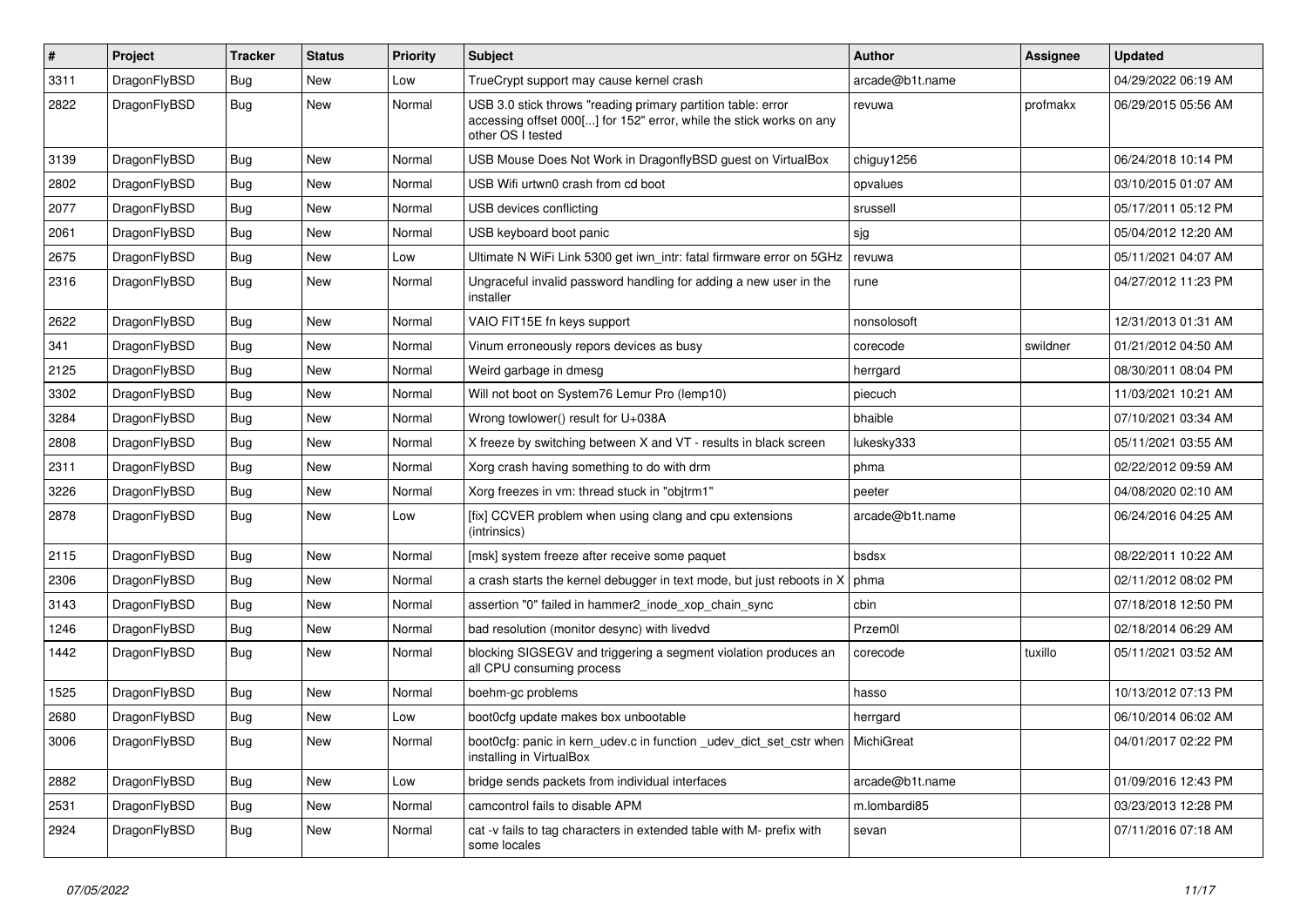| $\vert$ # | Project      | <b>Tracker</b> | <b>Status</b> | <b>Priority</b> | <b>Subject</b>                                                                                  | Author            | Assignee | <b>Updated</b>      |
|-----------|--------------|----------------|---------------|-----------------|-------------------------------------------------------------------------------------------------|-------------------|----------|---------------------|
| 3240      | DragonFlyBSD | Bug            | New           | High            | compile error because of openssl with /usr/dports/security/rhash for<br>mysql 8 install         | UlasSAYGIN        |          | 06/04/2020 08:05 AM |
| 2389      | DragonFlyBSD | <b>Bug</b>     | New           | Normal          | computer crashed while listing processes                                                        | phma              |          | 06/18/2012 02:49 PM |
| 2712      | DragonFlyBSD | <b>Bug</b>     | <b>New</b>    | Normal          | connect(2) returns EINVAL when retrying after ECONNREFUSED                                      | jorisgio          |          | 08/14/2014 05:31 PM |
| 2621      | DragonFlyBSD | Bug            | <b>New</b>    | Normal          | core dump using cdrom                                                                           | nonsolosoft       |          | 12/27/2013 12:43 AM |
| 3110      | DragonFlyBSD | <b>Bug</b>     | New           | Normal          | crash with ipfw3 under load                                                                     | bnegre82          |          | 12/09/2017 06:22 AM |
| 2547      | DragonFlyBSD | Bug            | <b>New</b>    | High            | crashed while doing a dry run of pkg_rolling-replace                                            | phma              |          | 04/18/2013 10:40 PM |
| 2319      | DragonFlyBSD | Bug            | New           | Normal          | crypt/passwd forward compat                                                                     | c.turner1         |          | 02/28/2012 12:39 PM |
| 2569      | DragonFlyBSD | Bug            | New           | Normal          | ctime NFS                                                                                       | ferney            |          | 08/11/2013 04:35 AM |
| 3116      | DragonFlyBSD | <b>Bug</b>     | New           | Normal          | da0 detects on very big volume if to _remove_ usb install stick and<br>reboot on Intel NUC5PPYH | dpostolov         |          | 01/07/2018 09:40 PM |
| 2917      | DragonFlyBSD | Bug            | New           | Normal          | da8: reading primary partition table: error accessing offset<br>000000000000 for 512            | liweitianux       |          | 05/11/2021 08:43 PM |
| 2604      | DragonFlyBSD | Bug            | <b>New</b>    | Normal          | dell laptop does not boot with LATEST                                                           | isenmann          |          | 11/20/2013 02:07 AM |
| 1876      | DragonFlyBSD | Bug            | New           | Normal          | devfs in jail + logging out from console(ttyv1+) -> panic                                       | qhwt.dfly         | tuxillo  | 05/31/2022 03:24 PM |
| 2082      | DragonFlyBSD | Bug            | New           | Normal          | dfbsd 2.10.1 amd64 - mc port build error with 'bmake bin-install'                               | sun-doctor        |          | 05/25/2011 07:18 PM |
| 3141      | DragonFlyBSD | Bug            | New           | Normal          | dhclient blocks boot process                                                                    | rowo              |          | 12/16/2018 11:01 AM |
| 1951      | DragonFlyBSD | <b>Bug</b>     | <b>New</b>    | Normal          | dma timeouts at phyaddr on a good hdd                                                           | peur.neu          |          | 01/04/2011 07:12 AM |
| 2886      | DragonFlyBSD | <b>Bug</b>     | New           | Normal          | dragonfly mail agent: sending a testmail causes high system load                                | worf              |          | 02/05/2016 05:53 AM |
| 2806      | DragonFlyBSD | Bug            | New           | Normal          | failed to configure a link-local address on ath0 (errno = 22)                                   | Chingyuan         |          | 05/25/2021 01:00 AM |
| 3222      | DragonFlyBSD | Bug            | <b>New</b>    | Normal          | gcc - undefined reference to '__atomic_load' (missing libatomic?)                               | mneumann          |          | 02/08/2020 02:45 AM |
| 2124      | DragonFlyBSD | <b>Bug</b>     | New           | Normal          | getty repeating too quickly on port /dev/ttyv0                                                  | sgeorge.ml        |          | 09/01/2011 04:28 AM |
| 1943      | DragonFlyBSD | <b>Bug</b>     | <b>New</b>    | Normal          | hammer assertion panic                                                                          | peter             |          | 12/27/2010 12:45 AM |
| 2526      | DragonFlyBSD | <b>Bug</b>     | New           | Normal          | hammer cleanup doesn't run on first day of DST                                                  | pavalos           |          | 10/18/2016 05:28 PM |
| 2387      | DragonFlyBSD | <b>Bug</b>     | New           | Normal          | hammer ignores -t during dedup                                                                  | phma              |          | 06/17/2012 12:30 PM |
| 2123      | DragonFlyBSD | Bug            | <b>New</b>    | Normal          | hammer is losing files                                                                          | schmir            |          | 08/30/2011 07:56 PM |
| 2809      | DragonFlyBSD | Bug            | New           | Normal          | hammer mirror-stream                                                                            | masu              |          | 04/10/2015 12:33 AM |
| 1984      | DragonFlyBSD | Bug            | New           | Normal          | hammer mount fails after crash - HAMMER: FIFO record bad head<br>signature                      | thomas.nikolajsen |          | 03/08/2011 06:57 PM |
| 2552      | DragonFlyBSD | <b>Bug</b>     | New           | Low             | hammer recovery should indicate progress                                                        | phma              |          | 05/03/2013 12:13 AM |
| 2857      | DragonFlyBSD | Bug            | New           | Normal          | hammer stalls via bitcoin-qt                                                                    | tkusumi           |          | 11/30/2015 06:52 AM |
| 3316      | DragonFlyBSD | <b>Bug</b>     | New           | Normal          | hammer2_dirent_create() allows creating >1 dirents with the same<br>name                        | tkusumi           |          | 06/05/2022 12:35 PM |
| 2140      | DragonFlyBSD | <b>Bug</b>     | New           | High            | hammer_io_delallocate panic with 'duplicate entry' message                                      | ttw               |          | 10/07/2011 12:22 PM |
| 1714      | DragonFlyBSD | <b>Bug</b>     | New           | Low             | hwpmc                                                                                           | alexh             | swildner | 08/18/2012 02:03 PM |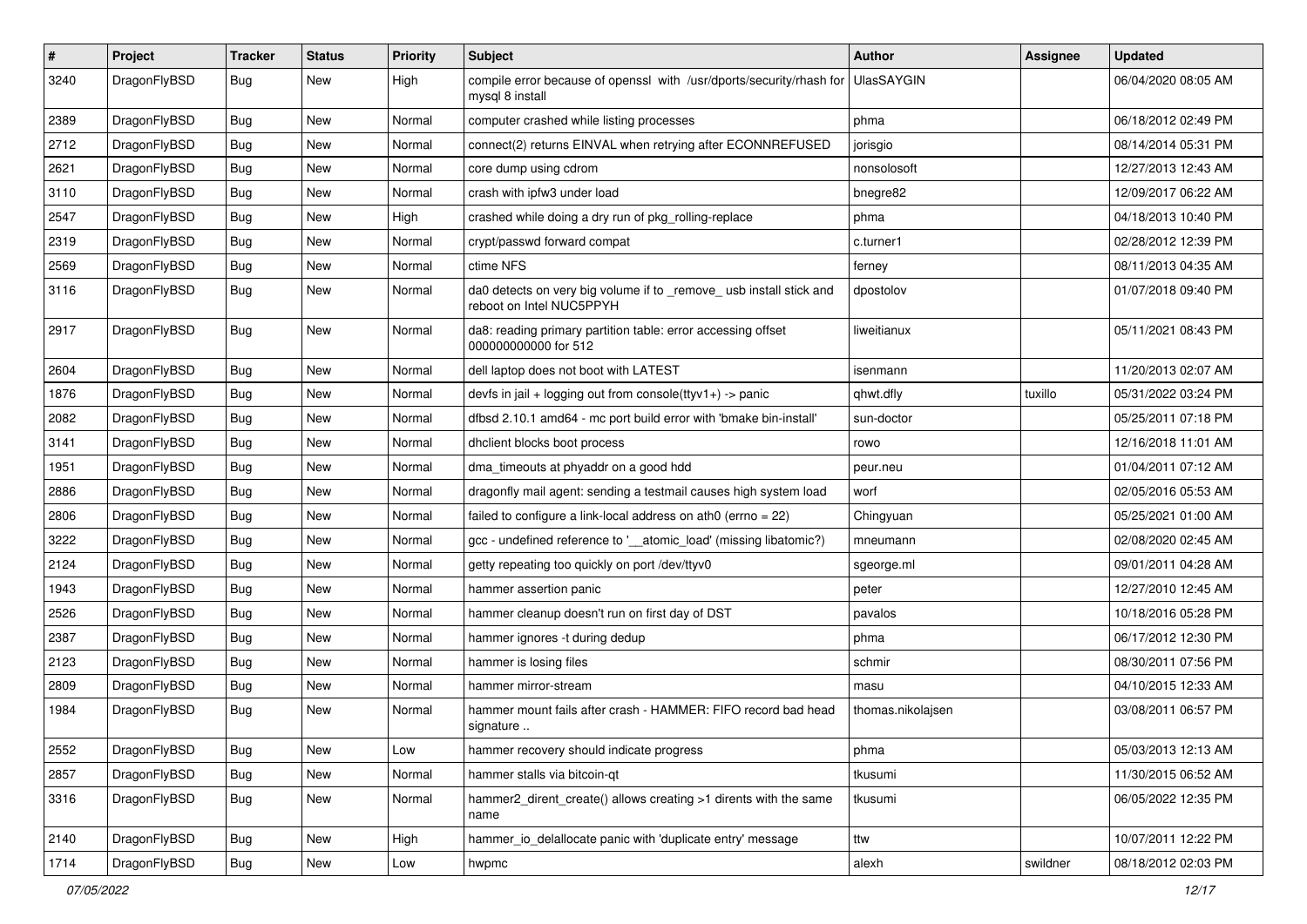| $\sharp$ | Project      | <b>Tracker</b> | <b>Status</b> | <b>Priority</b> | Subject                                                                                                  | <b>Author</b>     | <b>Assignee</b> | <b>Updated</b>      |
|----------|--------------|----------------|---------------|-----------------|----------------------------------------------------------------------------------------------------------|-------------------|-----------------|---------------------|
| 2598     | DragonFlyBSD | Bug            | New           | Normal          | i386 via USB Booting                                                                                     | mbzadegan         |                 | 10/21/2013 02:28 AM |
| 2329     | DragonFlyBSD | Bug            | <b>New</b>    | Normal          | ibm x3550 & acpi                                                                                         | ano               |                 | 06/03/2014 11:37 AM |
| 1946     | DragonFlyBSD | <b>Bug</b>     | New           | Normal          | ieee80211 panic                                                                                          | pavalos           | josepht         | 01/27/2011 06:00 PM |
| 2182     | DragonFlyBSD | <b>Bug</b>     | New           | Normal          | if_msk PHY FIFO underrun/overflow                                                                        | nonsolosoft       |                 | 09/03/2012 06:39 AM |
| 989      | DragonFlyBSD | Bug            | <b>New</b>    | Normal          | installer/fdisk trouble with wrapped values                                                              | Discodestroyer    |                 | 02/18/2014 06:27 AM |
| 2788     | DragonFlyBSD | <b>Bug</b>     | New           | Normal          | ioctl GSLICEINFO: Not working for vnode slice                                                            | mneumann          |                 | 02/12/2015 07:49 AM |
| 2972     | DragonFlyBSD | <b>Bug</b>     | New           | Normal          | ipfw3 "deny to me" does not work correctly                                                               | mneumann          |                 | 12/27/2016 12:11 PM |
| 1867     | DragonFlyBSD | <b>Bug</b>     | New           | Normal          | it(4) motherboard and fan problems                                                                       | tuxillo           |                 | 07/08/2011 10:48 AM |
| 1474     | DragonFlyBSD | <b>Bug</b>     | <b>New</b>    | Normal          | ithread 1 unexpectedly rescheduled                                                                       | corecode          | tuxillo         | 05/11/2021 03:52 AM |
| 1964     | DragonFlyBSD | Bug            | <b>New</b>    | Normal          | iwn (panic assertion : wlan_assert_serialized)                                                           | sjmm.ptr          | josepht         | 02/01/2011 12:57 PM |
| 2626     | DragonFlyBSD | <b>Bug</b>     | New           | Normal          | iwn driver drops with error: "firmware error 'iwn_intr: fatal firmware<br>error"                         | rodyaj            |                 | 01/09/2014 05:50 AM |
| 1949     | DragonFlyBSD | <b>Bug</b>     | <b>New</b>    | Normal          | iwn panic                                                                                                | pavalos           |                 | 01/30/2011 03:21 AM |
| 2735     | DragonFlyBSD | <b>Bug</b>     | New           | Urgent          | iwn panics SYSSASSERT                                                                                    | cnb               |                 | 05/11/2021 03:55 AM |
| 2158     | DragonFlyBSD | <b>Bug</b>     | New           | Normal          | iwn panics with assertion on boot.                                                                       | eocallaghan       |                 | 10/24/2011 04:13 PM |
| 1532     | DragonFlyBSD | <b>Bug</b>     | New           | Low             | jemalloc doesn't work on DragonFly                                                                       | hasso             | sjg             | 08/02/2011 01:14 AM |
| 2970     | DragonFlyBSD | <b>Bug</b>     | New           | Normal          | kernel 4.7: "Is -I" causes panic on UDF filesystem: "bgetvp -<br>overlapping buffer"                     | peeter            |                 | 12/21/2016 02:46 AM |
| 1193     | DragonFlyBSD | <b>Bug</b>     | <b>New</b>    | Normal          | kernel doesn't recognize cdrom drive                                                                     | nonsolosoft       |                 | 01/25/2014 09:11 PM |
| 2042     | DragonFlyBSD | <b>Bug</b>     | <b>New</b>    | Normal          | kernel panic, when run boot0cfg                                                                          | sepherosa         |                 | 05/31/2022 03:01 PM |
| 2736     | DragonFlyBSD | <b>Bug</b>     | New           | High            | kernel panics on acpi_timer_probe function                                                               | cnb               |                 | 05/11/2021 03:55 AM |
| 1559     | DragonFlyBSD | <b>Bug</b>     | New           | Normal          | kernel trap                                                                                              | phma              |                 | 11/27/2021 08:43 AM |
| 2544     | DragonFlyBSD | <b>Bug</b>     | New           | Normal          | live DVD system boot (menu option 1) caused db> prompt on<br>PE1950                                      | estrabd           |                 | 05/11/2021 03:54 AM |
| 2141     | DragonFlyBSD | <b>Bug</b>     | <b>New</b>    | Urgent          | loader and/or documentation broken                                                                       | sjg               |                 | 01/20/2012 10:51 AM |
| 2936     | DragonFlyBSD | <b>Bug</b>     | <b>New</b>    | Normal          | loader.efi crashes while loading kernel                                                                  | spaceille         |                 | 08/20/2016 06:17 AM |
| 1942     | DragonFlyBSD | <b>Bug</b>     | New           | Normal          | locking against myself in getcacheblk()?                                                                 | qhwt.dfly         |                 | 05/31/2022 02:15 PM |
| 2008     | DragonFlyBSD | <b>Bug</b>     | <b>New</b>    | Normal          | lwkt_setcpu_remote: td->td_flags 00800621 console flood                                                  | pavalos           |                 | 03/06/2011 09:37 PM |
| 2874     | DragonFlyBSD | Bug            | New           | Normal          | make world DESTDIR=/emptydir fails                                                                       | pascii            |                 | 12/25/2015 07:04 AM |
| 1556     | DragonFlyBSD | <b>Bug</b>     | New           | Normal          | many processes stuck in "hmrrcm", system unusable                                                        | corecode          | tuxillo         | 05/11/2021 03:52 AM |
| 2609     | DragonFlyBSD | Bug            | New           | Normal          | master: panic: assertion<br>"LWKT_TOKEN_HELD_ANY(vm_object_token(object))" failed in<br>swp_pager_lookup | thomas.nikolajsen |                 | 11/28/2013 11:36 AM |
| 2265     | DragonFlyBSD | <b>Bug</b>     | New           | Normal          | mbsrtowcs does not properly handle invalid mbstate_t in ps                                               | c.turner1         | swildner        | 01/10/2012 07:56 PM |
| 3283     | DragonFlyBSD | <b>Bug</b>     | New           | Normal          | mknodat() cannot create FIFOs                                                                            | bhaible           |                 | 07/10/2021 03:34 AM |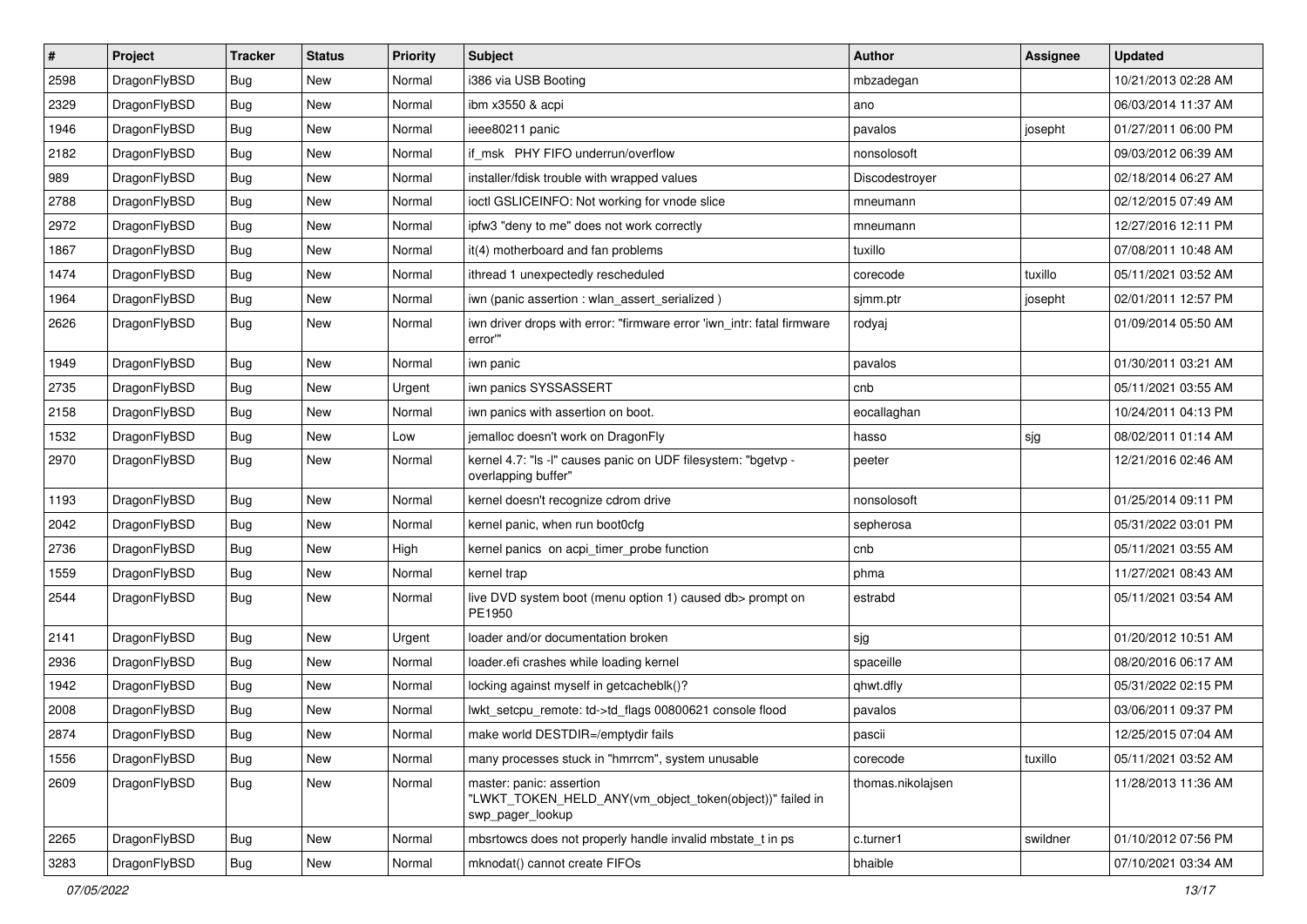| $\vert$ # | <b>Project</b> | <b>Tracker</b> | <b>Status</b> | <b>Priority</b> | <b>Subject</b>                                                                                                               | Author                 | Assignee  | <b>Updated</b>      |
|-----------|----------------|----------------|---------------|-----------------|------------------------------------------------------------------------------------------------------------------------------|------------------------|-----------|---------------------|
| 1538      | DragonFlyBSD   | <b>Bug</b>     | New           | Low             | mountroot should probe file systems                                                                                          | corecode               | alexh     | 11/24/2010 06:35 PM |
| 1935      | DragonFlyBSD   | Bug            | New           | Normal          | mouse does not work after switching between x and console                                                                    | shamaz                 |           | 12/13/2010 10:06 AM |
| 2618      | DragonFlyBSD   | <b>Bug</b>     | <b>New</b>    | Normal          | mouse problem on RELEASE-3 6 0                                                                                               | FilippoMo              |           | 12/20/2013 03:26 AM |
| 2620      | DragonFlyBSD   | Bug            | New           | Normal          | moused problem                                                                                                               | FilippoMo              |           | 12/20/2013 10:32 AM |
| 1874      | DragonFlyBSD   | <b>Bug</b>     | <b>New</b>    | Normal          | mpd listening on all IPs, accepting only on one                                                                              | rumcic                 |           | 05/08/2011 01:01 PM |
| 2687      | DragonFlyBSD   | <b>Bug</b>     | New           | Normal          | natacontrol software RAID in installer                                                                                       | csmelosky              |           | 06/22/2014 12:03 PM |
| 2324      | DragonFlyBSD   | Bug            | New           | Normal          | natacotrol support > 2TB not working even after the ftigeot patch                                                            | zenny                  |           | 03/03/2012 01:00 AM |
| 1185      | DragonFlyBSD   | <b>Bug</b>     | New           | High            | need a tool to merge changes into /etc                                                                                       | wa1ter                 |           | 02/18/2014 06:02 AM |
| 2104      | DragonFlyBSD   | <b>Bug</b>     | New           | Normal          | network configuration seg. fault on install CD                                                                               | navratil               |           | 07/26/2011 07:55 AM |
| 2403      | DragonFlyBSD   | <b>Bug</b>     | New           | Low             | newfs -E doesn't handle /dev/serno device names properly                                                                     | ftigeot                |           | 08/17/2012 05:07 AM |
| 3225      | DragonFlyBSD   | <b>Bug</b>     | New           | Normal          | nfsd freeze when using gemu                                                                                                  | tse                    |           | 03/17/2020 11:52 AM |
| 2489      | DragonFlyBSD   | Bug            | New           | Normal          | nmalloc doesn't cache VA for allocations > 8KB                                                                               | vsrinivas              |           | 06/10/2014 05:51 AM |
| 2490      | DragonFlyBSD   | Bug            | New           | Normal          | nmalloc should color addresses to avoid cache bank conflictsw                                                                | vsrinivas              |           | 06/10/2014 05:51 AM |
| 2113      | DragonFlyBSD   | <b>Bug</b>     | New           | Normal          | nmalloc threaded program fork leak                                                                                           | vsrinivas              | vsrinivas | 08/11/2011 07:25 PM |
| 2890      | DragonFlyBSD   | <b>Bug</b>     | New           | Normal          | not able to boot usb installer on Toshiba Chromebook 2                                                                       | johnnywhishbone        |           | 02/22/2016 03:42 AM |
| 2099      | DragonFlyBSD   | Bug            | New           | Normal          | page fault panic in ym system                                                                                                | pavalos                |           | 07/10/2011 08:51 AM |
| 3051      | DragonFlyBSD   | <b>Bug</b>     | New           | Normal          | panic DragonFly v4.8.1-RELEASE by mounting a malformed NTFS<br>image [12.000]                                                | open.source@ribose.com |           | 08/14/2017 03:20 AM |
| 3052      | DragonFlyBSD   | <b>Bug</b>     | <b>New</b>    | Normal          | panic DragonFly v4.8.1-RELEASE by mounting a malformed NTFS<br>image [64.000]                                                | open.source@ribose.com |           | 08/14/2017 03:22 AM |
| 3049      | DragonFlyBSD   | <b>Bug</b>     | <b>New</b>    | Normal          | panic DragonFly v4.8.1-RELEASE by mounting a malformed<br>msdosfs image [12.128]                                             | open.source@ribose.com |           | 08/14/2017 02:53 AM |
| 1826      | DragonFlyBSD   | <b>Bug</b>     | New           | Normal          | panic during boot: assertion so->so port  in tcp input                                                                       | ftigeot                |           | 05/15/2022 11:05 AM |
| 3036      | DragonFlyBSD   | <b>Bug</b>     | <b>New</b>    | Normal          | panic in icmp_redirect_start() ASSERT_IN_NETISR(0)                                                                           | tautolog               |           | 05/11/2017 07:27 PM |
| 2164      | DragonFlyBSD   | <b>Bug</b>     | <b>New</b>    | Normal          | panic on reboot from usb.                                                                                                    | eocallaghan            |           | 10/27/2011 09:29 AM |
| 1861      | DragonFlyBSD   | Bug            | New           | Normal          | panic via kprintf (lockmgr called in a hard section)                                                                         | vsrinivas              |           | 10/11/2010 12:56 AM |
| 2645      | DragonFlyBSD   | Bug            | New           | Normal          | panic with dsched fq and ioprio                                                                                              | jyoung15               |           | 02/20/2014 07:29 AM |
| 2369      | DragonFlyBSD   | <b>Bug</b>     | <b>New</b>    | Normal          | panic: Bad link elm 0xffffffe07edf6068 next->prev != elm                                                                     | jaydg                  |           | 08/15/2012 03:04 AM |
| 1818      | DragonFlyBSD   | <b>Bug</b>     | <b>New</b>    | Normal          | panic: Bad tailg NEXT (kqueue issue ?)                                                                                       | ftigeot                |           | 05/15/2022 11:40 AM |
| 2520      | DragonFlyBSD   | <b>Bug</b>     | <b>New</b>    | Normal          | panic: assertion "IS_SERIALIZED((ifp->if_serializer))" failed in<br>if default serialize assert at /usr/src/sys/net/if.c:437 | ano                    |           | 03/09/2013 12:14 AM |
| 3035      | DragonFlyBSD   | <b>Bug</b>     | New           | Normal          | panic: assertion "cpu $> = 0$ && cpu < ncpus" failed in netisr cpuport<br>at /usr/src/sys/net/netisr2.h:87                   | masu                   |           | 05/11/2017 01:24 AM |
| 2453      | DragonFlyBSD   | Bug            | New           | Normal          | panic: assertion "gd->gd_spinlocks == 0" failed                                                                              | Johannes.Hofmann       |           | 11/12/2012 12:54 PM |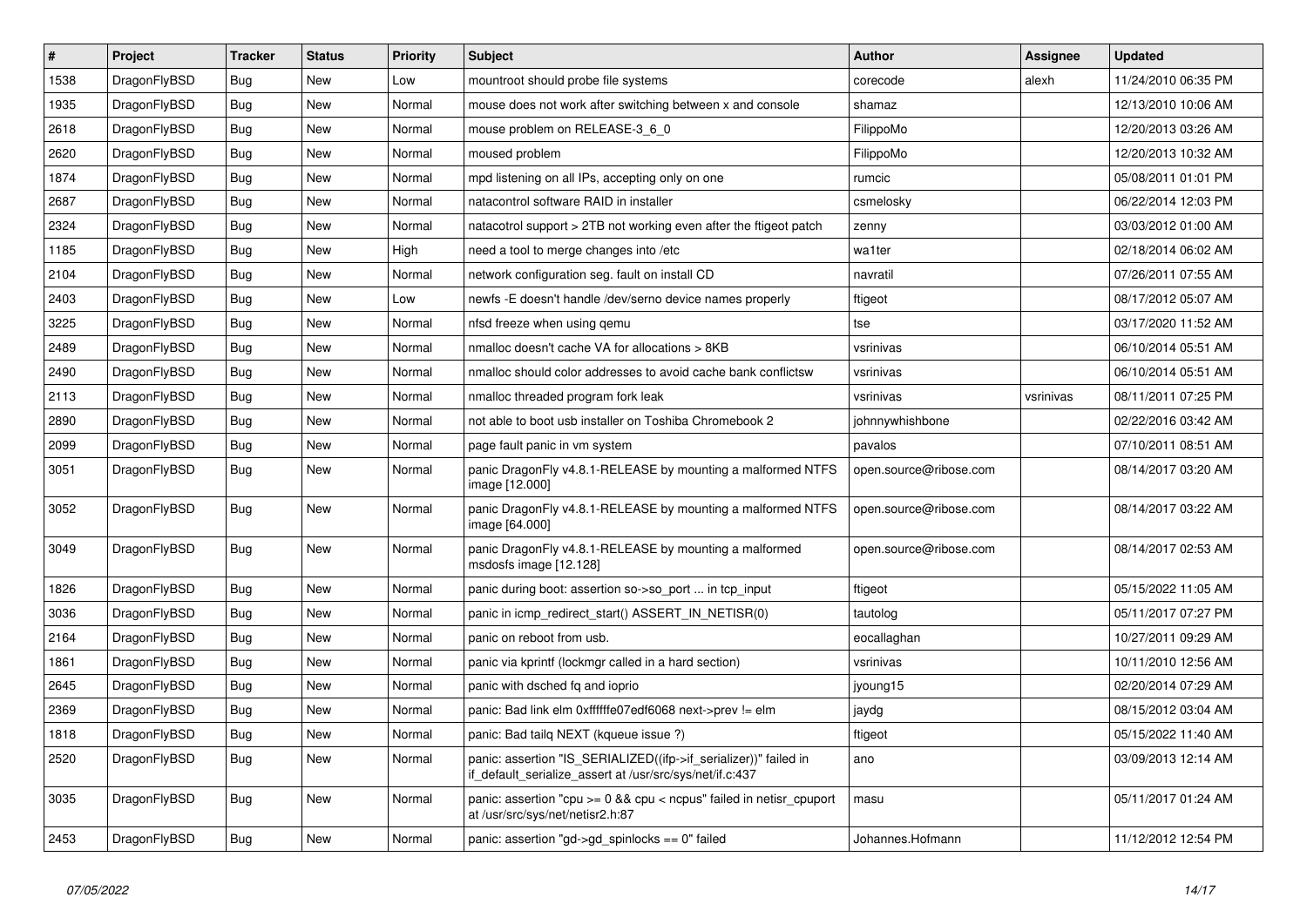| $\pmb{\#}$ | Project      | <b>Tracker</b> | <b>Status</b> | <b>Priority</b> | Subject                                                                                                                                                                                           | Author            | Assignee  | <b>Updated</b>      |
|------------|--------------|----------------|---------------|-----------------|---------------------------------------------------------------------------------------------------------------------------------------------------------------------------------------------------|-------------------|-----------|---------------------|
| 2436       | DragonFlyBSD | Bug            | New           | Normal          | panic: assertion "lp->lwp_qcpu == dd->cpuid" failed in<br>dfly_acquire_curproc                                                                                                                    | thomas.nikolajsen |           | 01/23/2013 11:07 AM |
| 2254       | DragonFlyBSD | <b>Bug</b>     | <b>New</b>    | Normal          | panic: assertion "ref < &td->td_toks_end" failed in lwkt_gettoken at<br>/usr/src/sys/kern/lwkt token.c:588                                                                                        | eocallaghan       |           | 12/05/2011 10:21 PM |
| 2245       | DragonFlyBSD | Bug            | <b>New</b>    | Normal          | panic: assertion "ref < &td->td_toks_end" failed in lwkt_gettoken at<br>/usr/src/sys/kern/lwkt_token.c:588                                                                                        | juanfra684        |           | 11/22/2011 07:41 PM |
| 1917       | DragonFlyBSD | Bug            | New           | Normal          | panic: assertion: (RB_EMPTY(&ip->rec_tree) && (ip->flags &<br>HAMMER_INODE_XDIRTY) == 0)    (!RB_EMPTY(&ip->rec_tree)<br>&& (ip->flags & HAMMER INODE XDIRTY) != 0) in<br>hammer_flush_inode_done | qhwt.dfly         |           | 11/24/2010 03:23 AM |
| 2085       | DragonFlyBSD | Bug            | New           | Normal          | panic: assertion: (m->flags & PG_MAPPED) == 0 in<br>vm_page_free_toq                                                                                                                              | vsrinivas         |           | 06/10/2011 07:48 AM |
| 1769       | DragonFlyBSD | Bug            | <b>New</b>    | Normal          | panic: assertion: _tp->tt_msg->tt_cpuid == mycpuid in<br>tcp callout active                                                                                                                       | pavalos           | sjg       | 05/15/2022 11:07 AM |
| 1913       | DragonFlyBSD | Bug            | <b>New</b>    | Normal          | panic: assertion: ip->flush_state != HAMMER_FST_FLUSH in<br>hammer_flush_inode_core                                                                                                               | swildner          |           | 11/20/2010 05:27 PM |
| 1944       | DragonFlyBSD | Bug            | <b>New</b>    | Normal          | panic: backing object 0xdea7b258 was somehow re-referenced<br>during collapse!                                                                                                                    | sepherosa         |           | 12/27/2010 02:06 AM |
| 2048       | DragonFlyBSD | Bug            | <b>New</b>    | Normal          | panic: ffs_sync: rofs mod                                                                                                                                                                         | pavalos           |           | 04/12/2011 05:45 AM |
| 2370       | DragonFlyBSD | <b>Bug</b>     | New           | Normal          | panic: ffs valloc: dup alloc                                                                                                                                                                      | marino            | vsrinivas | 02/01/2013 09:28 AM |
| 3245       | DragonFlyBSD | Bug            | <b>New</b>    | Normal          | panic: free: quard1x fail, i915 load from loader.conf                                                                                                                                             | polachok          |           | 08/21/2020 10:36 AM |
| 2080       | DragonFlyBSD | Bug            | New           | Normal          | panic: lockmgr thrd sleep: called from interrupt, ipi, or hard code<br>section                                                                                                                    | rumcic            |           | 05/30/2011 05:06 PM |
| 1634       | DragonFlyBSD | <b>Bug</b>     | <b>New</b>    | Normal          | panic: spin lock: 0xe4ad1320, indefinitive wait!                                                                                                                                                  | elekktretterr     |           | 01/19/2015 03:21 AM |
| 1969       | DragonFlyBSD | <b>Bug</b>     | New           | Normal          | pf-related network problem                                                                                                                                                                        | pavalos           | lentferj  | 02/01/2011 06:57 PM |
| 2586       | DragonFlyBSD | Bug            | <b>New</b>    | Normal          | pf: "modulate" state seems problematic                                                                                                                                                            | srussell          |           | 09/25/2013 07:36 PM |
| 3228       | DragonFlyBSD | <b>Bug</b>     | <b>New</b>    | Low             | pfi kif unref: state refcount $\leq 0$ in dmesg                                                                                                                                                   | justin            |           | 03/05/2021 06:39 AM |
| 2075       | DragonFlyBSD | <b>Bug</b>     | New           | Normal          | pflogd on x86 64                                                                                                                                                                                  | fanch             |           | 05/16/2011 04:04 PM |
| 1440       | DragonFlyBSD | Bug            | <b>New</b>    | Normal          | ptrace/gdb doesn't work after process blocks SIGTRAP                                                                                                                                              | corecode          | tuxillo   | 05/11/2021 03:52 AM |
| 3238       | DragonFlyBSD | <b>Bug</b>     | New           | Normal          | race conditions when printing from vkernel console                                                                                                                                                | piecuch           |           | 05/19/2020 02:50 PM |
| 2045       | DragonFlyBSD | Bug            | <b>New</b>    | Normal          | ral(4): Fatal trap 12: page fault while in kernel mode (two panics)                                                                                                                               | herrgard          |           | 11/03/2011 05:34 PM |
| 2292       | DragonFlyBSD | Bug            | New           | Normal          | re interface with jumbo frames (mtu larger than 1500) hangs after<br>some traffic                                                                                                                 | Anonymous         |           | 01/31/2012 12:11 AM |
| 2331       | DragonFlyBSD | <b>Bug</b>     | New           | Normal          | reading mouse mode from unopen file descriptor hangs mouse<br>driver                                                                                                                              | phma              |           | 03/14/2012 09:43 AM |
| 3170       | DragonFlyBSD | <b>Bug</b>     | New           | Normal          | repeatable nfsd crash                                                                                                                                                                             | tse               |           | 06/11/2020 05:52 AM |
| 3217       | DragonFlyBSD | Bug            | <b>New</b>    | Normal          | rescue tools: make install fails if rescue folder doesn't exist                                                                                                                                   | t_dfbsd           |           | 11/27/2019 08:16 PM |
| 2199       | DragonFlyBSD | <b>Bug</b>     | New           | Normal          | screen segfaults if utmpx isn't present                                                                                                                                                           | pavalos           |           | 11/15/2011 10:52 PM |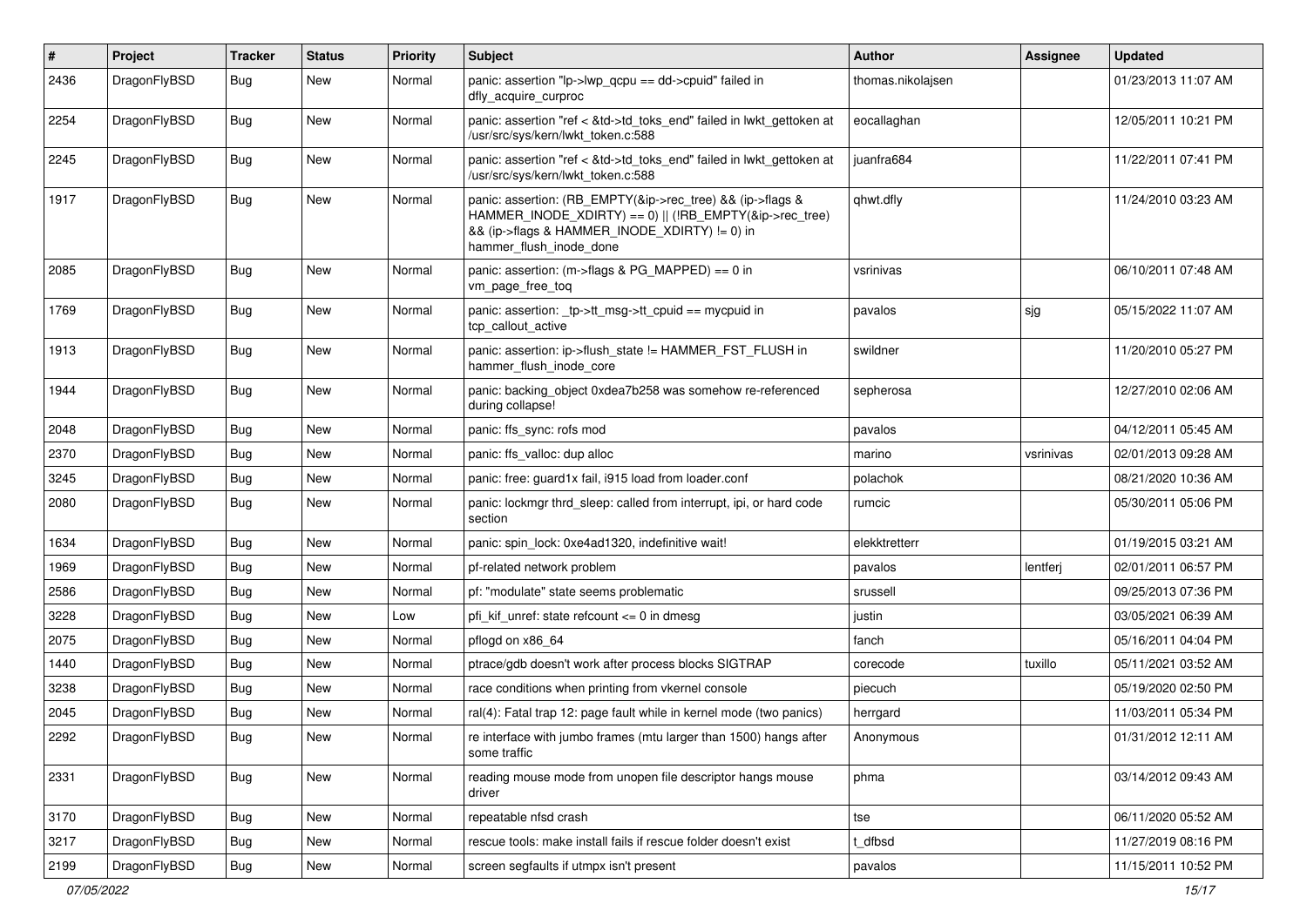| $\sharp$ | Project      | <b>Tracker</b> | <b>Status</b> | <b>Priority</b> | Subject                                                                                                        | <b>Author</b>    | <b>Assignee</b> | <b>Updated</b>      |
|----------|--------------|----------------|---------------|-----------------|----------------------------------------------------------------------------------------------------------------|------------------|-----------------|---------------------|
| 2877     | DragonFlyBSD | Bug            | New           | Low             | sed fails when working with UTF-8 locale and non-UTF symbols                                                   | arcade@b1t.name  |                 | 12/30/2015 11:20 AM |
| 3319     | DragonFlyBSD | Bug            | <b>New</b>    | Normal          | setproctitle() calls can change effect of later setproctitle() calls                                           | tonyc            |                 | 06/29/2022 06:10 PM |
| 2167     | DragonFlyBSD | <b>Bug</b>     | <b>New</b>    | Normal          | shutdown/reboot fails after uptime msq                                                                         | marino           |                 | 11/28/2011 03:01 AM |
| 2252     | DragonFlyBSD | <b>Bug</b>     | New           | Low             | snd hda not useable if loaded via /boot/loader.conf                                                            | xbit             | swildner        | 12/14/2011 12:23 AM |
| 2136     | DragonFlyBSD | Bug            | <b>New</b>    | Normal          | socketpair() doesn't free file descriptors on copyout failure                                                  | vsrinivas        |                 | 04/05/2013 09:13 AM |
| 2746     | DragonFlyBSD | <b>Bug</b>     | New           | Normal          | some fraction of xterms started from the xmonad window manager<br>get killed with SIGALRM                      | isenmann         | profmakx        | 12/28/2014 02:51 AM |
| 2067     | DragonFlyBSD | Bug            | <b>New</b>    | Normal          | sound/pcm: "play interrupt timeout, channel dead"                                                              | matthiasr        |                 | 05/11/2021 03:55 AM |
| 2055     | DragonFlyBSD | <b>Bug</b>     | <b>New</b>    | Normal          | ssh + IPV6 + bridge => connection freezes                                                                      | steve            |                 | 04/24/2011 07:13 PM |
| 2557     | DragonFlyBSD | <b>Bug</b>     | New           | Normal          | stock 3.4.1 kernel halts during booting if dm and dm_target_crypt<br>are loaded and RAID controller is present | phma             |                 | 05/12/2013 10:38 PM |
| 2297     | DragonFlyBSD | <b>Bug</b>     | <b>New</b>    | Normal          | strange NFS (client) error messages / problems                                                                 | Anonymous        |                 | 02/19/2012 02:59 PM |
| 3209     | DragonFlyBSD | Bug            | New           | Normal          | svc has some minor bugs                                                                                        | arcade@b1t.name  |                 | 10/24/2019 09:08 AM |
| 2892     | DragonFlyBSD | <b>Bug</b>     | New           | Normal          | swap pager:indefinite wait bufferf error                                                                       | Ihmwzy           |                 | 02/21/2016 10:32 PM |
| 3018     | DragonFlyBSD | <b>Bug</b>     | <b>New</b>    | Normal          | sys/bus/u4b/wlan/if_run.c:5464]: (style) Redundant condition                                                   | dcb              |                 | 04/11/2017 11:26 AM |
| 3022     | DragonFlyBSD | <b>Bug</b>     | New           | Normal          | sys/dev/netif/ath/ath/if ath.c:2142: strange bitmask?                                                          | dcb              |                 | 04/11/2017 11:49 AM |
| 3076     | DragonFlyBSD | <b>Bug</b>     | New           | Normal          | sys/dev/netif/ig_hal/e1000_ich8lan.c:1594: sanity checking mixup?                                              | dcb              |                 | 10/11/2017 01:58 AM |
| 3024     | DragonFlyBSD | Bug            | New           | Low             | sys/dev/netif/wi/if_wi.c:1090]: (style) Redundant condition                                                    | dcb              |                 | 04/11/2017 11:56 AM |
| 3025     | DragonFlyBSD | <b>Bug</b>     | New           | Normal          | sys/dev/powermng/powernow/powernow.c:284: bad comparison ?                                                     | dcb              |                 | 09/23/2017 07:45 AM |
| 2248     | DragonFlyBSD | Bug            | New           | Normal          | sysctl panic                                                                                                   | pavalos          |                 | 11/23/2011 06:23 PM |
| 731      | DragonFlyBSD | Bug            | <b>New</b>    | Normal          | system freeze on "slice too large"                                                                             | corecode         | tuxillo         | 06/25/2022 04:01 AM |
| 1920     | DragonFlyBSD | Bug            | <b>New</b>    | High            | system hangs                                                                                                   | zhtw             |                 | 11/22/2010 08:59 AM |
| 3252     | DragonFlyBSD | Bug            | New           | Normal          | tcsetattr/tcgetattr set errno incorrectly on non-TTY                                                           | tonyc            |                 | 10/26/2020 09:34 PM |
| 3196     | DragonFlyBSD | <b>Bug</b>     | <b>New</b>    | Normal          | test issue after redmine upgrade (2)                                                                           | tuxillo          |                 | 07/05/2019 04:33 AM |
| 3184     | DragonFlyBSD | Bug            | New           | Normal          | tsleep(9) return value when PCATCH specified                                                                   | tkusumi          |                 | 04/03/2019 06:49 AM |
| 3239     | DragonFlyBSD | Bug            | New           | Normal          | unable to SIGKILL glitched emacs                                                                               | piecuch          |                 | 05/26/2020 03:30 AM |
| 2708     | DragonFlyBSD | Bug            | New           | Normal          | unable to send TCP nor UDP on age(4) interface                                                                 | dermiste         |                 | 05/11/2021 03:54 AM |
| 3282     | DragonFlyBSD | Bug            | New           | Normal          | unexpected errno value from fopen()                                                                            | bhaible          |                 | 07/10/2021 03:34 AM |
| 3132     | DragonFlyBSD | Bug            | New           | Low             | unifdef mined                                                                                                  | bcallah          |                 | 04/26/2018 08:34 PM |
| 2224     | DragonFlyBSD | <b>Bug</b>     | <b>New</b>    | Normal          | v2.13.0.291.gaa7ec - Panic on fq while installing world                                                        | tuxillo          |                 | 11/18/2011 01:40 AM |
| 2493     | DragonFlyBSD | <b>Bug</b>     | New           | Normal          | vidcontrol: invalid video mode name                                                                            | Svarov           |                 | 01/24/2013 09:55 AM |
| 2577     | DragonFlyBSD | <b>Bug</b>     | New           | Normal          | virtio-blk iops performance is cpu limited on high end devices                                                 | gjs278           | vsrinivas       | 08/01/2013 02:28 PM |
| 2154     | DragonFlyBSD | <b>Bug</b>     | New           | Normal          | vkernel copyout() doesn't return EFAULT on error                                                               | vsrinivas        |                 | 10/20/2011 03:53 AM |
| 1850     | DragonFlyBSD | <b>Bug</b>     | New           | Normal          | volume-add on hammer root fs panic                                                                             | Johannes.Hofmann |                 | 04/18/2019 04:27 AM |